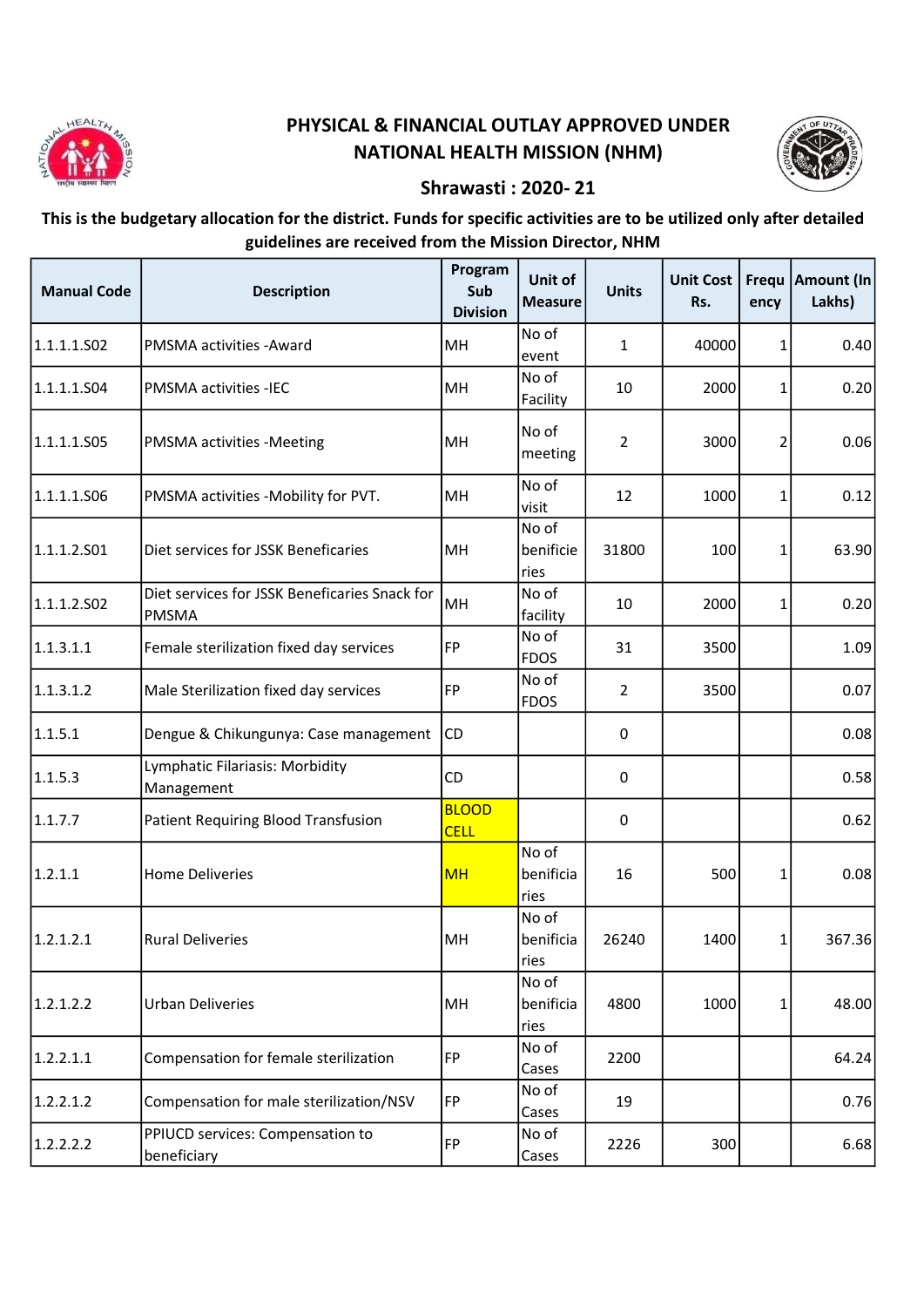| <b>Manual Code</b> | <b>Description</b>                                                                          | Program<br>Sub<br><b>Division</b> | Unit of<br><b>Measure</b>            | <b>Units</b> | <b>Unit Cost</b><br>Rs. | ency | Frequ   Amount (In<br>Lakhs) |
|--------------------|---------------------------------------------------------------------------------------------|-----------------------------------|--------------------------------------|--------------|-------------------------|------|------------------------------|
| 1.2.2.2.3          | PAIUCD Services: Compensation to<br>beneficiary                                             | <b>FP</b>                         | No of<br>Cases                       | 43           | 300                     |      | 0.13                         |
| 1.2.2.2.4          | Injectable contraceptive incentive for<br>beneficiaries                                     | <b>FP</b>                         | No of<br>Cases                       | 2608         | 100                     |      | 2.61                         |
| 1.2.3.2            | TB Patient Nutritional Support under<br>Nikshay Poshan Yojana                               | CD                                |                                      | 0            |                         |      | 72.92                        |
| 1.3.1.1            | SNCU                                                                                        | <b>CH</b>                         | No of<br>Facility                    | $\mathbf{1}$ |                         |      | 11.00                        |
| 1.3.1.2            | <b>NBSU</b>                                                                                 | <b>CH</b>                         | No of<br>Facility                    | 6            | 5000                    | 12   | 3.60                         |
| 1.3.1.4            | <b>NRCs</b>                                                                                 | <b>CH</b>                         | No of<br>Facility                    | 1            |                         |      | 7.80                         |
| 1.3.1.6            | AH/RKSK Clinics                                                                             | <b>RKSK</b>                       |                                      | 6            |                         |      | 0.96                         |
| 1.3.1.7.502        | Phone and Internet Charges for DEIC<br>Manager                                              | <b>RBSK</b>                       | no of<br><b>DEIC</b><br>manager<br>S | 0            | 2000                    | 1    | 0.02                         |
| 1.3.1.8            | District NCD Clinic                                                                         |                                   |                                      | $\mathbf{0}$ |                         |      | 1.00                         |
| 1.3.1.9            | CHC NCD Clinic: Mobility, Miscellaneous &<br>Contingencies                                  | <b>NCD</b>                        |                                      | 0            |                         |      | 6.00                         |
| 1.3.2.4            | Consumables for computer including<br>provision for internet access for<br>strengthening RI | R <sub>l</sub>                    | No.                                  | 0            | 1000                    | 12   | 0.12                         |
| 1.3.2.6.S01        | IMEP Services- BMW- DH                                                                      | <b>IMEP</b>                       |                                      | 100          |                         |      | 13.14                        |
| 1.3.2.6.502        | IMEP Services- BMW- CHC/BPHC                                                                | <b>IMEP</b>                       |                                      | 188          |                         |      | 24.70                        |
| 1.3.2.6.506        | IMEP Services- Machnized Cleaning - DH                                                      | <b>IMEP</b>                       |                                      | 0            |                         |      | 42.19                        |
| 1.3.2.6.508        | IMEP Services- Mannual Laundry-DH & MCH<br>Wing (100 Bed)                                   | <b>IMEP</b>                       |                                      | 0            |                         |      | 6.00                         |
| 1.3.2.6.510        | IMEP Services- Cleaning - CHC/BPHC                                                          | <b>IMEP</b>                       |                                      | 188          |                         |      | 12.37                        |
| 1.3.2.6.513        | <b>IMEP Services-Cleaniness - Sub Centers</b>                                               | <b>IMEP</b>                       |                                      | 132          |                         |      | 7.92                         |
| 1.3.2.6.S15        | POL for generator-DH                                                                        | <b>IMEP</b>                       |                                      | 0            |                         |      | 3.15                         |
| 1.3.2.6.516        | POL for generator -CHC and BPHC                                                             | <b>IMEP</b>                       |                                      | $\mathbf 0$  |                         |      | 9.45                         |
| 2.2.1              | POL for Family Planning/Others                                                              | FP                                | No of<br><b>FDOS</b>                 | 33           | 1000                    |      | 0.33                         |
| 2.2.2              | Mobility & Communication support for AH<br>counsellors & RKSK Coordinators                  | <b>RKSK</b>                       | No of<br>Councel<br>or               | 6            | 1200                    | 12   | 0.86                         |
| 2.2.3              | Mobility support for RBSK Mobile health<br>team                                             | <b>RBSK</b>                       | No of<br>vehicles                    | 10           | 33000                   | 12   | 39.60                        |
| 2.2.4              | Support for RBSK: CUG connection per team<br>and rental                                     | <b>RBSK</b>                       | No of<br>teams                       | 10           | 200                     | 12   | 0.24                         |
| 2.2.6              | Teeka Express Operational Cost                                                              | R <sub>1</sub>                    |                                      | 1            |                         |      | 62.75                        |
| 2.2.8              | Pulse Polio operating costs                                                                 | RI                                |                                      | $\mathbf 0$  |                         |      | 1.85                         |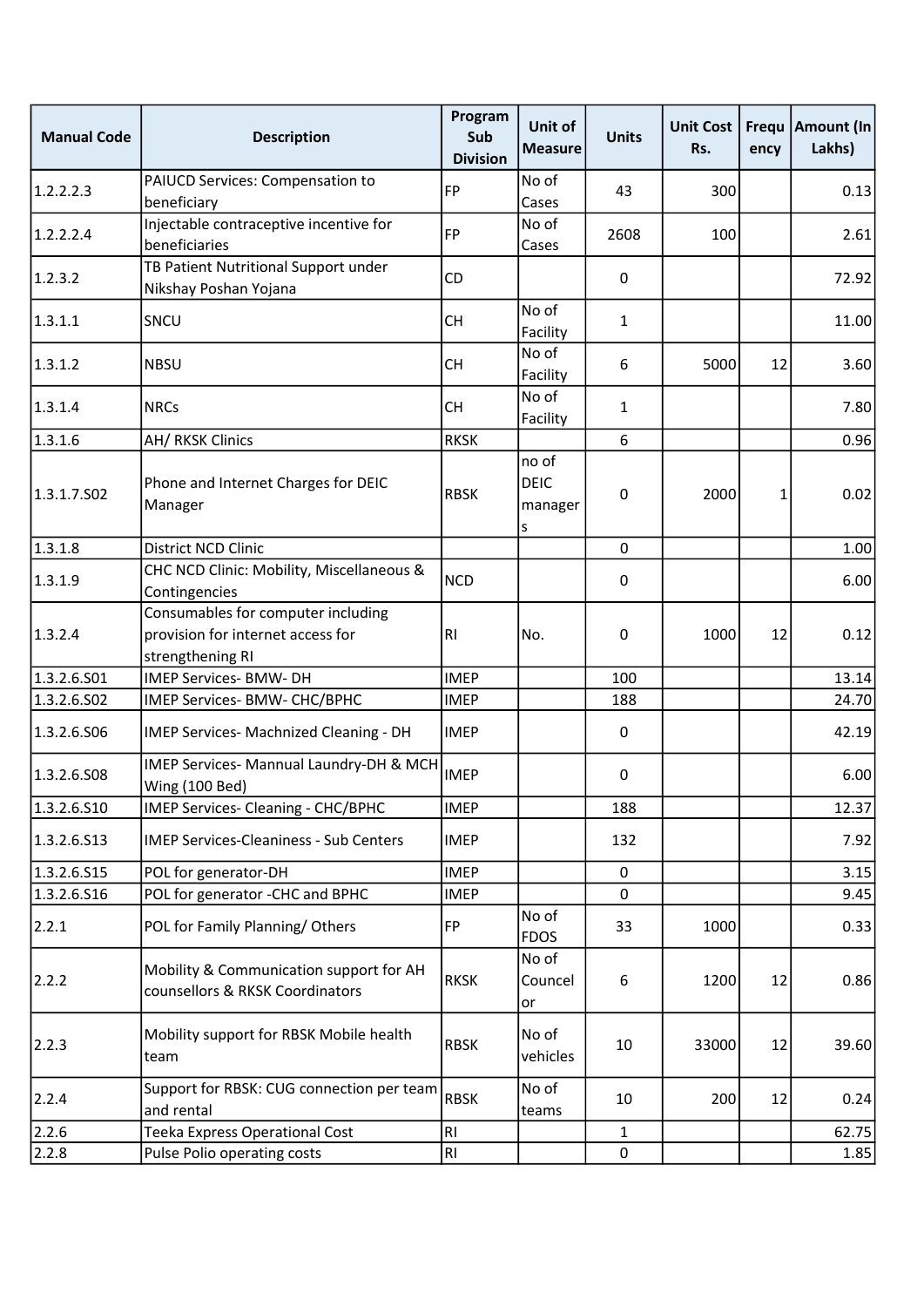| <b>Manual Code</b> | <b>Description</b>                                                                                                                                                                               | Program<br>Sub<br><b>Division</b> | Unit of<br><b>Measure</b> | <b>Units</b> | <b>Unit Cost</b><br>Rs. | ency | Frequ   Amount (In<br>Lakhs) |
|--------------------|--------------------------------------------------------------------------------------------------------------------------------------------------------------------------------------------------|-----------------------------------|---------------------------|--------------|-------------------------|------|------------------------------|
| 2.3.1.1.2          | Monthly Village Health and Nutrition Days                                                                                                                                                        | <b>RI</b>                         | no of<br>sessions         | 1932         | 100                     | 1    | 1.93                         |
| 2.3.1.5            | Organizing Adolescent Health day                                                                                                                                                                 | <b>RKSK</b>                       | No of<br>AHD              | 375          | 2500                    | 1    | 9.38                         |
| 2.3.1.6            | <b>Organising Adolescent Friendly Club</b><br>meetings at subcentre Level                                                                                                                        | <b>RKSK</b>                       | No of<br><b>AFC</b>       | 1125         | 250                     | 9    | 2.81                         |
| 2.3.1.9            | Focus on slum & underserved areas in<br>urban areas/alternative vaccinator for<br>slums                                                                                                          | RI                                |                           | 12           |                         |      | 0.25                         |
| 2.3.2.3            | DMHP: Targeted interventions at<br>community level Activities & interventions<br>targeted at schools, colleges, workplaces,<br>out of school adolescents, urban slums and<br>suicide prevention. | <b>NCD</b>                        |                           | $\pmb{0}$    |                         |      | 6.00                         |
| 2.3.2.5            | Tobacco Cessation Centre (TCC): Weekly<br>FGD with the tobacco users                                                                                                                             | <b>NCD</b>                        |                           | 0            |                         |      | 0.52                         |
| 2.3.3.2            | Screening and free spectacles to school<br>children                                                                                                                                              | <b>NCD</b>                        |                           | 0            |                         |      | 1.95                         |
| 2.3.3.3            | Screening and free spectacles for near work<br>to Old Person                                                                                                                                     | <b>NCD</b>                        |                           | $\mathbf 0$  |                         |      | 1.95                         |
| 2.3.3.4.1          | Coverage of Public School                                                                                                                                                                        | <b>NCD</b>                        |                           | $\mathbf 0$  |                         |      | 0.67                         |
| 2.3.3.4.2          | Coverage of Pvt. School                                                                                                                                                                          | <b>NCD</b>                        |                           | 0            |                         |      | 2.00                         |
| 2.3.3.4.3          | Coverage of Public School in other's school<br>programme                                                                                                                                         | <b>NCD</b>                        |                           | 0            |                         |      | 1.33                         |
| 2.3.3.4.4          | Coverage of Pvt. School in other's school<br>programme                                                                                                                                           | <b>NCD</b>                        |                           | $\mathsf 0$  |                         |      | 1.00                         |
| 2.3.3.4.5          | Sensitization campaign for college students   NCD                                                                                                                                                |                                   |                           | <sup>0</sup> |                         |      | 2.00                         |
| 3.1.1.1.1          | JSY Incentive to ASHA                                                                                                                                                                            | <b>MH</b>                         | No of<br>ASHA             | 22400        | 600                     | 1    | 134.40                       |
| 3.1.1.1.2          | ASHA incentive under MAA programme @<br>Rs 100 per ASHA for quarterly mother's<br>meeting                                                                                                        | <b>CH</b>                         | No of<br>meetings         | 842          | 100                     |      | 1.68                         |
| 3.1.1.1.3.501      | Incentive for Home Based Newborn Care<br>programme Rural                                                                                                                                         | <b>CH</b>                         | No of<br>newborn          | 41534        | 250                     | 1    | 103.84                       |
| 3.1.1.1.5          | Incentive for referral of SAM cases to NRC<br>and for follow up of discharge SAM children CH<br>from NRCs                                                                                        |                                   | No of<br>Child            | 860          | 150                     | 1    | 0.26                         |
| 3.1.1.1.6          | Incentive for National Deworming Day for<br>mobilising out of school children                                                                                                                    | <b>RKSK</b>                       | No of<br>ASHA             | 1164         | 100                     | 1    | 1.16                         |
| 3.1.1.1.7          | Incentive for IDCF for prophylactic<br>distribution of ORS to family with under-five CH<br>children.                                                                                             |                                   | No of<br><b>ASHA</b>      | 842          | 100                     | 1    | 0.84                         |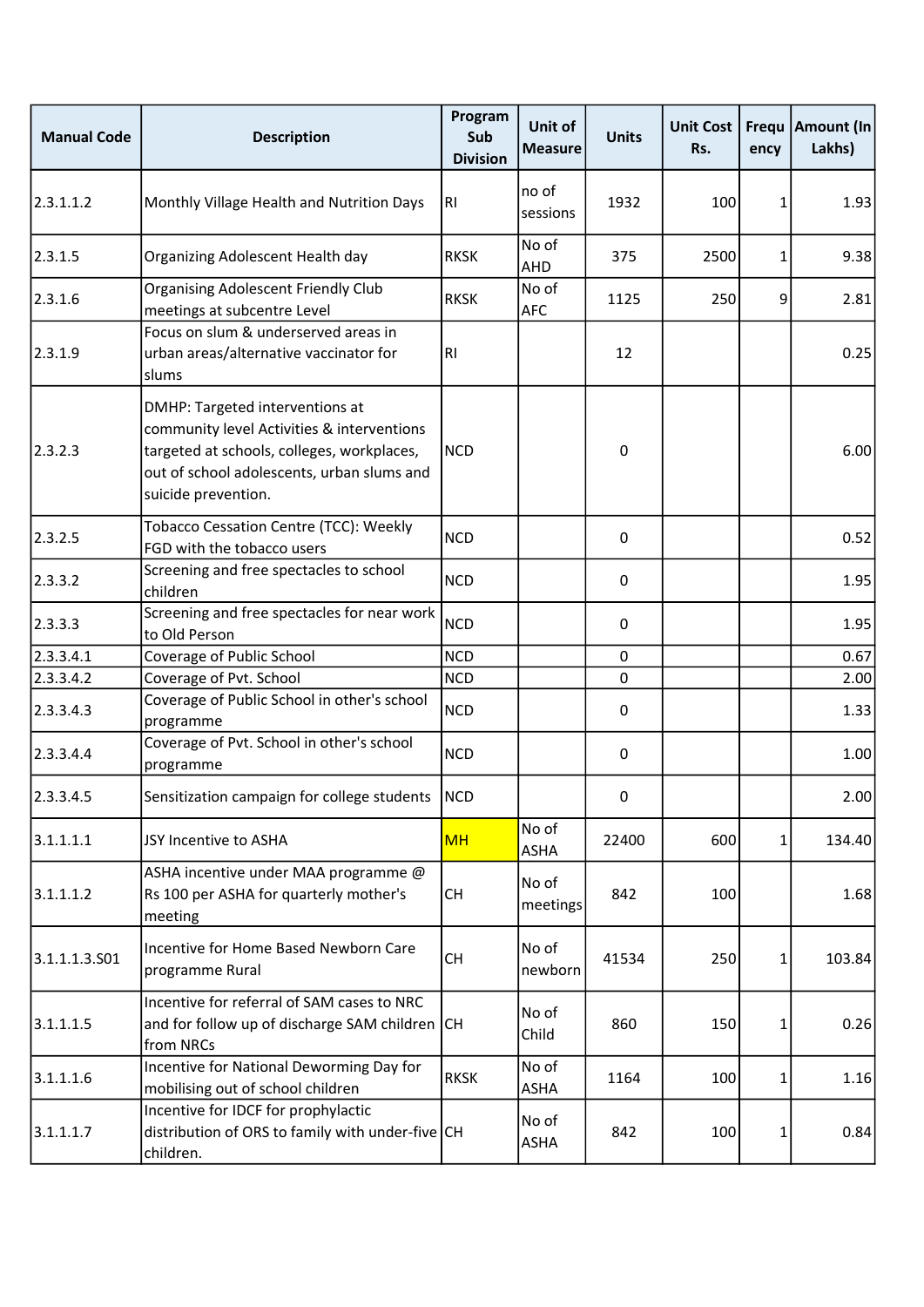| <b>Manual Code</b> | <b>Description</b>                                                                                                | Program<br>Sub<br><b>Division</b> | Unit of<br><b>Measure</b>             | <b>Units</b> | <b>Unit Cost</b><br>Rs. | Frequ<br>ency | <b>Amount (In</b><br>Lakhs) |
|--------------------|-------------------------------------------------------------------------------------------------------------------|-----------------------------------|---------------------------------------|--------------|-------------------------|---------------|-----------------------------|
| 3.1.1.1.9          | National Iron Plus Incentive for mobilizing<br>children and/or ensuring compliance and<br>reporting (6-59 months) | <b>CH</b>                         | No of<br><b>ASHA</b>                  | 842          | 50                      | 1             | 2.53                        |
| 3.1.1.1.11         | ASHA Incentive under Immunzation                                                                                  | R <sub>l</sub>                    | no of<br>children                     | 22674        | 225                     | 1             | 51.02                       |
| 3.1.1.1.12         | Incentive to ASHA for Quaterly Visit Under<br>HBYC program                                                        | <b>CH</b>                         | No of<br>Child $/5$<br>visits         | 25067        | 250                     | 1             | 62.67                       |
| 3.1.1.1.13.503     | ASHA incentive for HRP identification and<br>follow up                                                            | MH                                | No of<br><b>ASHA</b>                  | 1000         | 300                     | 1             | 3.00                        |
| 3.1.1.2.1          | ASHA Incentives under Saas Bahu<br>Sammellan                                                                      | <b>FP</b>                         | No of<br>Saas<br>Bahu<br>Sammela<br>n | 727          | 100                     |               | 0.73                        |
| 3.1.1.2.2          | ASHA Incentives under Nayi Pehl Kit                                                                               | FP                                | No of<br>Nayi<br>Pahel Kit            | 2650         | 100                     |               | 2.65                        |
| 3.1.1.2.4          | ASHA PPIUCD incentive for accompanying<br>the client for PPIUCD insertion                                         | <b>FP</b>                         |                                       | 2226         | 150                     |               | 3.34                        |
| 3.1.1.2.5          | ASHA PAIUCD incentive for accompanying<br>the client for PAIUCD insertion                                         | <b>FP</b>                         |                                       | 43           | 150                     |               | 0.06                        |
| 3.1.1.2.6.S01      | ASHA incentive under ESB scheme for<br>promoting spacing of births between 02<br>children                         | FP                                | No of<br>Clints                       | 416          | 500                     |               | 2.08                        |
| 3.1.1.2.6.S02      | ASHA incentive under ESB scheme for<br>promoting spacing of 02 years after<br>marriage                            | FP                                | No of<br>Clints                       | 416          | 500                     |               | 2.08                        |
| 3.1.1.2.7          | ASHA incentive under ESB scheme for<br>promoting Adoption of Limiting Method<br>upto Two Children                 | FP                                | No of<br>Clints                       | 288          | 1000                    |               | 2.88                        |
| 3.1.1.2.9.501      | ASHA incentive for injectable contraceptive                                                                       | FP                                | No of<br>Cases                        | 1826         | 100                     |               | 1.83                        |
| 3.1.1.2.9.502      | Reimbursement of travel expenses for<br>accompanying a women to facility for<br>medical abortion                  | <b>FP</b>                         | No of<br>Cases                        | 30           | 225                     |               | 0.07                        |
| 3.1.1.2.9.503      | Reimbursement of travel expenses for<br>accompanying a women to facility for<br>surgical abortion (MVA/EVA)       | FP                                | No of<br>Cases                        | 30           | 150                     |               | 0.05                        |
| 3.1.1.3.2          | Incentive for mobilizing adolescents and<br>community for AHD                                                     | <b>RKSK</b>                       | No of<br>ASHA                         | 1211         | 200                     | 1             | 7.27                        |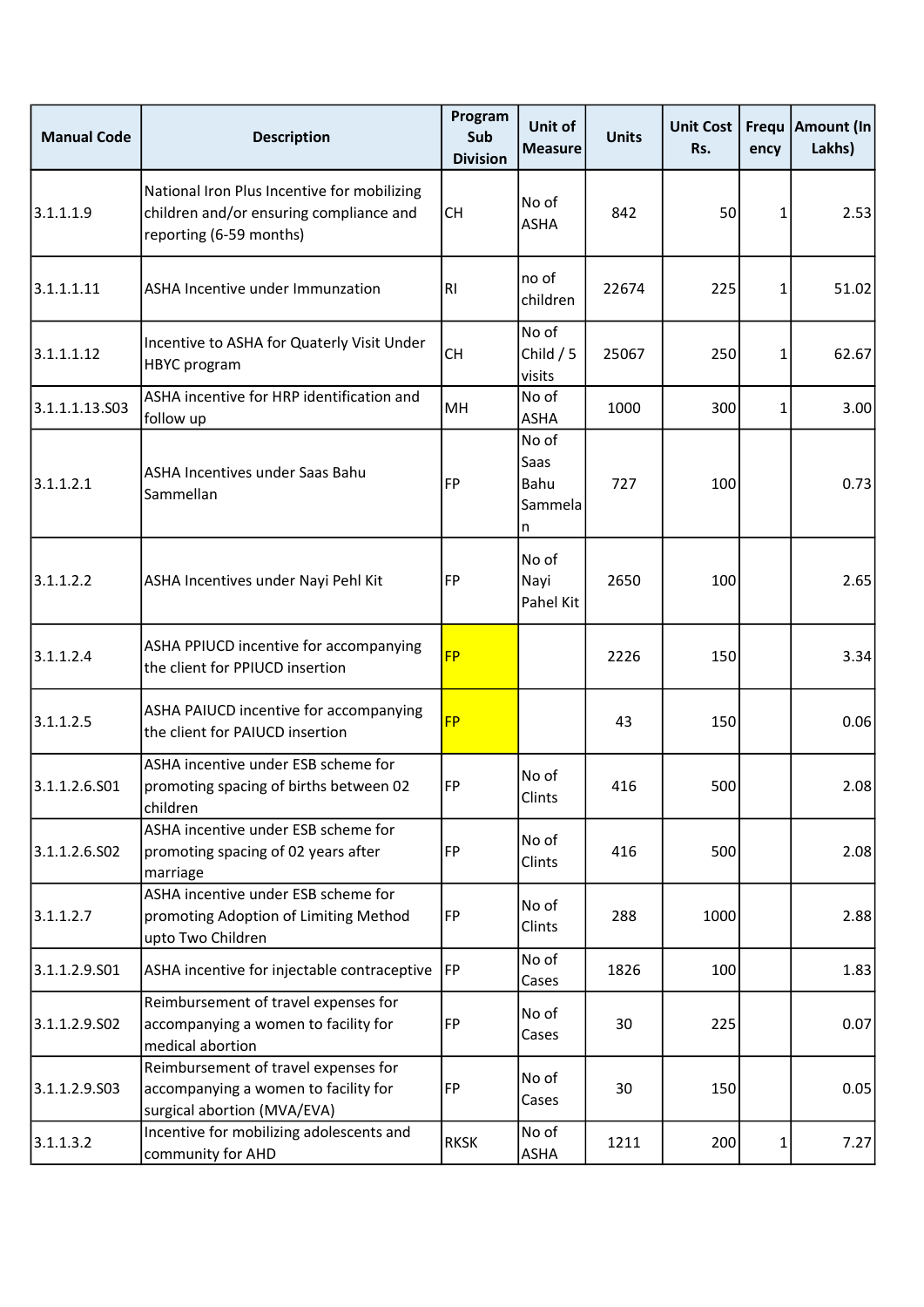| <b>Manual Code</b> | <b>Description</b>                                                                             | Program<br>Sub<br><b>Division</b> | Unit of<br><b>Measure</b>             | <b>Units</b>     | <b>Unit Cost</b><br>Rs. | ency | Frequ   Amount (In<br>Lakhs) |
|--------------------|------------------------------------------------------------------------------------------------|-----------------------------------|---------------------------------------|------------------|-------------------------|------|------------------------------|
| 3.1.1.4.2          | ASHA Incentive for Dengue and<br>Chikungunya                                                   |                                   |                                       | $\pmb{0}$        |                         |      | 12.52                        |
| 3.1.1.4.4          | ASHA incentive for referral of AES/JE cases<br>to the nearest CHC/DH/Medical College           |                                   |                                       | $\mathbf 0$      |                         |      | 0.10                         |
| 3.1.1.4.5          | Honorarium for Drug Distribution including<br>ASHAs and supervisors involved in MDA            |                                   |                                       | 0                |                         |      | 13.66                        |
| 3.1.1.4.8.1        | ASHA incentive for detection of leprosy                                                        |                                   |                                       | 194              |                         |      | 0.49                         |
| 3.1.1.4.8.2        | ASHA Incentive for PB (Treatment<br>completion)                                                |                                   |                                       | 116              |                         |      | 0.46                         |
| 3.1.1.4.8.3        | ASHA Incentive for MB (Treatment<br>completion)                                                |                                   |                                       | 78               |                         |      | 0.47                         |
| 3.1.1.4.9          | ASHA Involvement under NLEP -<br>Sensitisation                                                 |                                   |                                       | 200              |                         |      | 0.20                         |
| 3.1.1.5.2.501      | ASHA Incentive for Filling of CBAC forms<br>under PBS                                          | <b>NCD</b>                        |                                       | $\mathbf 0$      |                         |      | 10.34                        |
| 3.1.1.5.2.502      | ASHA Incentive for Mobilising, Screening<br>and Follow UP Under PBS                            | <b>NCD</b>                        |                                       | 0                |                         |      | 10.34                        |
| 3.1.1.6.1          | ASHA incentives for routine activities                                                         | <b>CP</b>                         |                                       | 1252             |                         |      | 300.48                       |
| 3.1.1.6.3.504      | Incentive to ASHA Facilitator                                                                  | <b>CP</b>                         |                                       | 61               |                         |      | 3.29                         |
| 3.1.1.6.3.505      | Incentive to ASHA for Health Promotion Day CP                                                  |                                   |                                       | 1252             |                         |      | 30.05                        |
| 3.1.1.6.3.506      | Incentive to ASHA under PMMVY                                                                  | <b>CP</b>                         |                                       | 7512             |                         |      | 7.51                         |
| 3.1.1.6.3.507      | Incentive to ASHA Facilitator for CBAC, HRP<br>and SAM Tracking                                | <b>CP</b>                         |                                       | 61               |                         |      | 9.15                         |
| 3.1.2.10           | Any Other (ASHATraining Cost)                                                                  |                                   |                                       | 0                |                         |      | 17.19                        |
| 3.1.3.1            | Supervision costs by ASHA facilitators(12<br>months)                                           | <b>CP</b>                         |                                       | 61               |                         |      | 43.92                        |
| 3.1.3.2            | Support provisions to ASHA (Uniform)                                                           | <b>CP</b>                         |                                       | 1313             |                         |      | 7.88                         |
| 3.1.3.3            | Awards to ASHA's/Link workers                                                                  | <b>CP</b>                         |                                       | 0                |                         |      | 3.97                         |
| 3.1.3.4            | Mobilization of children through ASHA or<br>other mobilizers                                   | <b>RI</b>                         | No of<br>session                      | 15456            | 150                     | 1    | 23.18                        |
| 3.1.3.5.501        | Incentive for other link workers for<br>Prepration of Due List of Childrens to be<br>immunized | R <sub>l</sub>                    | No of<br>session                      | 1098             | 100                     | 1    | 1.10                         |
| 3.2.1.502          | Other activities under Mission Parivar Vikas<br>: Demand Generation (Saas Bahu<br>Sammellan)   | FP                                | No of<br>Saas<br>Bahu<br>Sammela<br>n | 727              | 1500                    |      | 10.90                        |
| 3.2.2              | <b>Incentives for Peer Educators</b>                                                           | <b>RKSK</b>                       | No of PE                              | 4844             | 50                      | 1    | 16.27                        |
| 3.2.3.1.1          | Treatment Supporter Honorarium (Rs 1000)                                                       |                                   |                                       | $\boldsymbol{0}$ |                         |      | 14.58                        |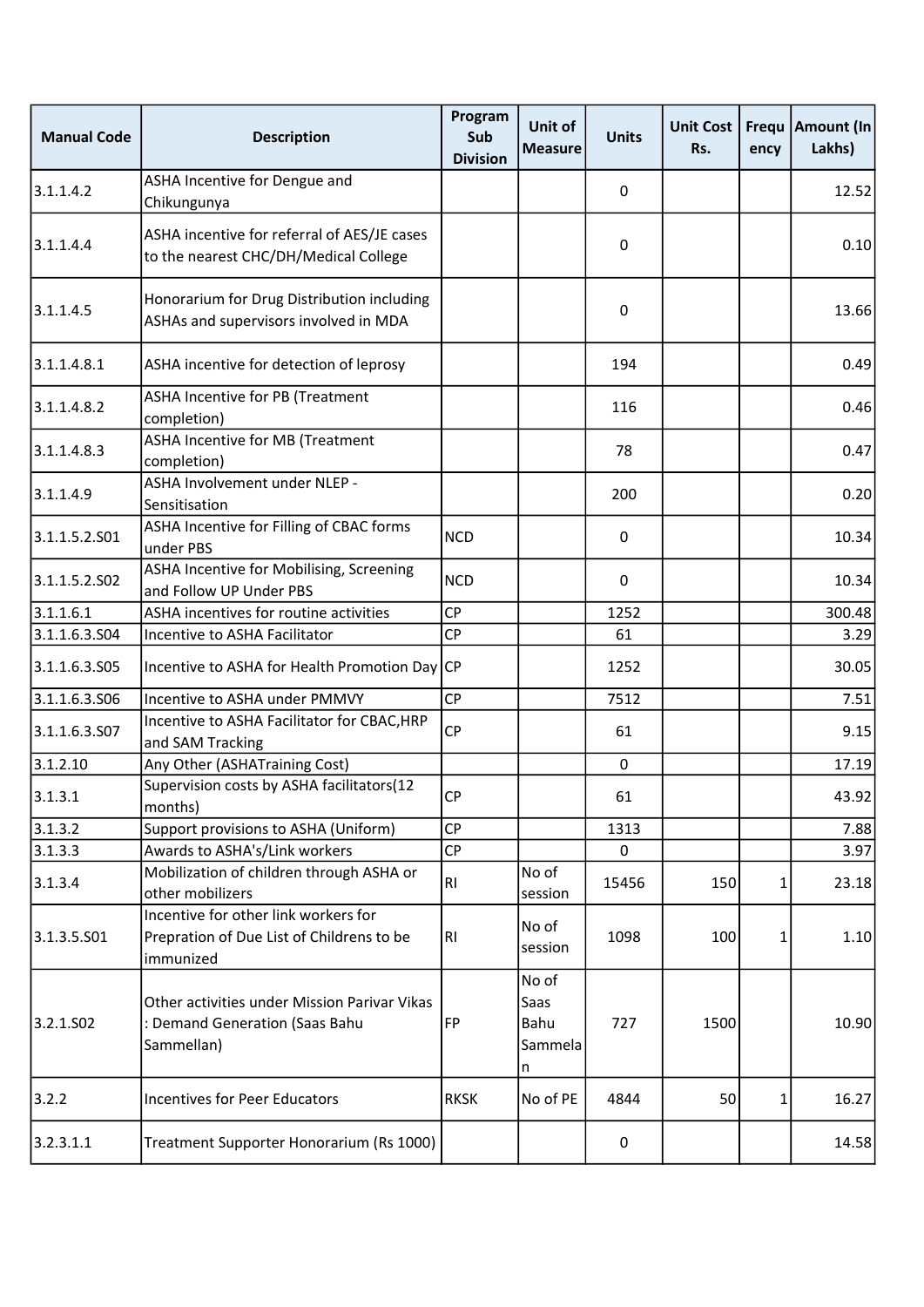| <b>Manual Code</b>    | <b>Description</b>                                                                                                          | Program<br>Sub<br><b>Division</b> | Unit of<br><b>Measure</b>        | <b>Units</b> | <b>Unit Cost</b><br>Rs. | ency | Frequ   Amount (In<br>Lakhs) |
|-----------------------|-----------------------------------------------------------------------------------------------------------------------------|-----------------------------------|----------------------------------|--------------|-------------------------|------|------------------------------|
| 3.2.3.1.2             | Treatment Supporter Honorarium (Rs 5000)                                                                                    |                                   |                                  | 0            |                         |      | 2.22                         |
| 3.2.3.1.3             | Incentive for informant (Rs 500)                                                                                            |                                   |                                  | $\mathbf{0}$ |                         |      | 1.64                         |
| 3.2.3.4.501           | Incentive for community<br>volunteers/supervisors /LT etc undertaking<br><b>ACF</b>                                         |                                   |                                  | $\pmb{0}$    |                         |      | 17.34                        |
| 3.2.5.2.1             | Dengue & Chikungunya: Vector Control,<br>environmental management & fogging<br>machine                                      |                                   |                                  | $\pmb{0}$    |                         |      | 0.78                         |
| 3.3.3.2               | Training of PRI's representatives/ Police<br>personnel/ Teachers/ Transport personnel/<br>NGO personnel/ other stakeholders |                                   |                                  | $\pmb{0}$    |                         |      | 0.30                         |
| 3.3.4.501             | <b>AAA Platform</b>                                                                                                         |                                   |                                  | 2177         |                         |      | 9.80                         |
| 4.1.1                 | <b>District Hospitals</b>                                                                                                   | <b>CP</b>                         |                                  | 1            |                         |      | 5.00                         |
| 4.1.3                 | <b>Community Health Centers</b>                                                                                             | <b>CP</b>                         |                                  | 6            |                         |      | 15.00                        |
| 4.1.4                 | <b>Primary Health Centers</b>                                                                                               | <b>CP</b>                         |                                  | 12           |                         |      | 10.50                        |
| 4.1.5                 | <b>Sub Centers</b>                                                                                                          | <b>CP</b>                         |                                  | 125          |                         |      | 15.00                        |
| 4.1.6                 | Village Health Sanitation & Nutrition<br>Committee                                                                          | <b>CP</b>                         |                                  | 487          |                         |      | 29.22                        |
| 4.1.7.S01             | H&WC Additional Untied Grant-SC                                                                                             | <b>CP</b>                         |                                  | 0            |                         |      | 31.80                        |
| 4.1.7.SO <sub>2</sub> | H&WC Additional Untied Grant-PHC                                                                                            | <b>CP</b>                         |                                  | $\mathbf 0$  |                         |      | 5.50                         |
| 5.1.1.2.8             | Infrastructure strengthening of SC to H&WC CP                                                                               |                                   |                                  | 0            |                         |      | 84.00                        |
| 5.2.1.9               | AFHCs at Medical college/ DH/CHC/PHC<br>level                                                                               | <b>RKSK</b>                       | No of<br>clinics                 | 6            | 50000                   | 1    | 3.00                         |
| 5.3.3                 | Blood bank/ Blood storage/ Day care centre<br>for hemoglobinopathies                                                        | BLOOD<br><b>CELL</b>              |                                  | 0            |                         |      | 2.50                         |
| 5.3.9                 | Safety Pits                                                                                                                 | R <sub>1</sub>                    | No.                              | 8            | 6000                    | 1    | 0.48                         |
| 5.3.13                | ICU Establishment in Endemic District                                                                                       | <b>CD</b>                         |                                  | 0            |                         |      | 0.66                         |
| 5.3.14                | Civil Works under RNTCP                                                                                                     | CD                                |                                  | $\Omega$     |                         |      | 1.67                         |
| 6.1.1.1.1             | MVA / EVA for Safe Abortion services                                                                                        | FP/CAC                            | No of<br>MVA/<br><b>EVA kits</b> | 20           | 3000                    |      | 0.60                         |
| 6.1.1.2.2             | Digital Hemoglobinometer for RBSK Team                                                                                      | <b>RKSK</b>                       |                                  | $\mathbf{1}$ |                         |      | 0.10                         |
| 6.1.1.2.3 SO1         | Procurement Of Equipment for Skill Lab<br><b>Under SAANS at District Level</b>                                              | CH                                | No of<br>Equipme<br>nt           | 1            |                         |      | 2.50                         |
| 6.1.1.2.3.S02         | Procurement Of Hand held Pulse Oximeter<br>and nebulizer under SAANS at District Level                                      | CH                                | No of<br>Equipme<br>nt           | 72           |                         |      | 6.48                         |
| 6.1.1.3.5             | <b>PPIUCD forceps</b>                                                                                                       | FP                                | No of<br>Kallys<br>forceps       | 5            | 1000                    |      | 0.05                         |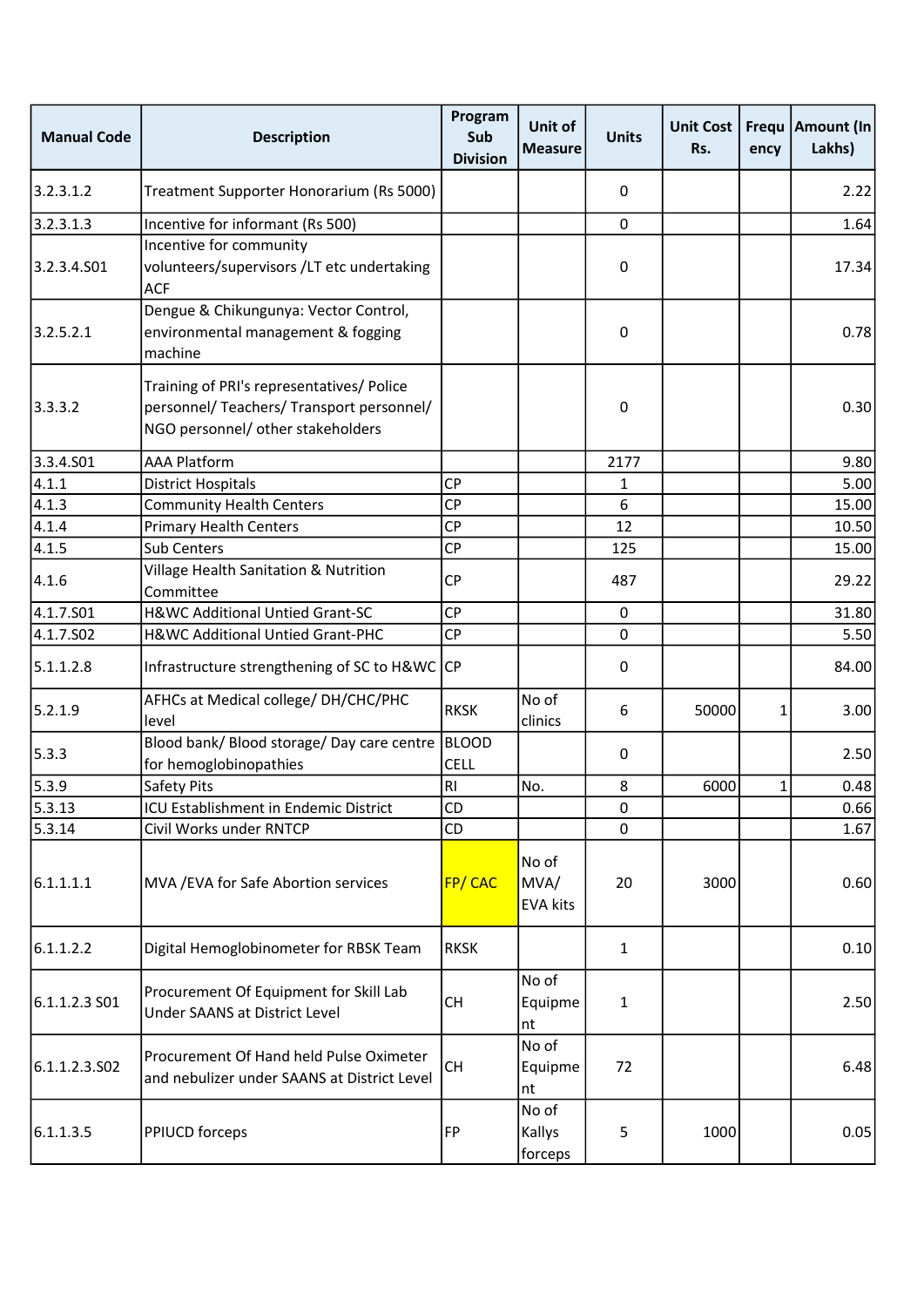| <b>Manual Code</b> | <b>Description</b>                                                       | Program<br>Sub<br><b>Division</b> | Unit of<br><b>Measure</b>  | <b>Units</b> | <b>Unit Cost</b><br>Rs. | Frequ<br>ency | <b>Amount (In</b><br>Lakhs) |
|--------------------|--------------------------------------------------------------------------|-----------------------------------|----------------------------|--------------|-------------------------|---------------|-----------------------------|
| 6.1.1.5.1          | Equipment for Mobile health teams                                        | <b>RBSK</b>                       | No of<br>teams             | 10           | 5000                    | 1             | 0.50                        |
| 6.1.1.17.1         | Equipments                                                               |                                   |                            | 0            |                         |               | 0.05                        |
| 6.1.1.18.1         | Procurement of Equipment                                                 |                                   |                            | 0            |                         |               | 2.50                        |
| 6.1.1.19.3         | Grant-in-aid for Vision Centre (PHC) (Govt.)                             |                                   |                            | 0            |                         |               | 1.00                        |
| 6.1.1.21.4         | Non-recurring GIA: Machinery & Equipment<br>for CHC                      |                                   |                            | 0            |                         |               | 2.50                        |
| 6.1.2.3.1          | <b>MCR</b>                                                               |                                   |                            | 50           |                         |               | 0.20                        |
| 6.1.2.3.2          | Aids/Appliance                                                           |                                   |                            | 0            |                         |               | 0.17                        |
| 6.1.2.5.1          | Tablets; software for H&WC and ANM/<br><b>MPW</b>                        | <b>CP</b>                         |                            | 0            |                         |               | 0.55                        |
| 6.1.2.6.1          | Procurement for Universal Screening of<br><b>NCDs</b>                    |                                   |                            | 0            |                         |               | 24.48                       |
| 6.1.3.1.3          | <b>Equipment Maintenance</b>                                             |                                   |                            | $\mathbf 0$  |                         |               | 1.41                        |
| 6.2.1.2            | Drugs for Safe Abortion (MMA)                                            | FP/CAC                            | No of<br>Tablets           | 300          |                         |               | 0.04                        |
| 6.2.1.7.5.S01      | Drugs & Consumables Normal Delivery L1<br>Facility                       | MH                                | No of<br>benificie<br>ries | 7000         | 100                     |               | 1.40                        |
| 6.2.1.7.5.S02      | Drugs & Consumables Normal Delivery L2<br>Facility                       | MH                                | No of<br>benificie<br>ries | 18000        | 200                     | 1             | 7.20                        |
| 6.2.1.7.5.503      | Drugs & Consumables Normal Delivery L3<br>Facility                       | MH                                | No of<br>benificie<br>ries | 13700        | 300                     | 1             | 10.96                       |
| 6.2.1.7.5.504      | Drugs & Consumables Caesarean Delivery<br>L3 Facility                    | MH                                | No of<br>benificie<br>ries | 100          | 1800                    | 1             | 0.36                        |
| 6.2.1.7.5.508      | Drugs & Consumables Safe Dilivery Kit for<br>HIV infected Pregnant Women | MH                                | No of<br>benificie<br>ries | 15           | 1500                    | 1             | 0.23                        |
| 6.2.2.9            | AEFI kit under RI Program                                                | <b>RI</b>                         | No.                        | 35           | 200                     | $\mathbf{1}$  | 0.07                        |
| 6.2.3.1            | Nayi Pehl Kit                                                            | FP                                | No of<br>Nayi<br>Pahel Kit | 2650         | 220                     |               | 5.83                        |
| 6.2.5.1            | Medicine for Mobile health team                                          | <b>RBSK</b>                       | No of<br>teams             | 10           | 5000                    | 1             | 0.50                        |
| 6.2.6.4            | Replenishment of ASHA HBNC kits                                          | <b>CP</b>                         |                            | 1064         |                         |               | 1.60                        |
| 6.2.8.1            | Red/Black plastic bags et                                                | RI                                | No of<br>session           | 19320        | 10                      | 1             | 1.93                        |
| 6.2.8.2            | Bleach/Hypochlorite solution/ Twin bucket<br>and hub cutter              | RI                                |                            | 11           |                         |               | 0.17                        |
| 6.2.9.1            | AYUSH drugs for DH / CHC / PHC                                           | AYUSH                             |                            | 17           |                         |               | 8.50                        |
| 6.2.12.1           | Chloroquine phosphate tablets                                            |                                   |                            | $\mathbf 0$  |                         |               | 0.15                        |
| 6.2.12.2           | Primaquine tablets 2.5 mg                                                |                                   |                            | $\mathbf 0$  |                         |               | 0.08                        |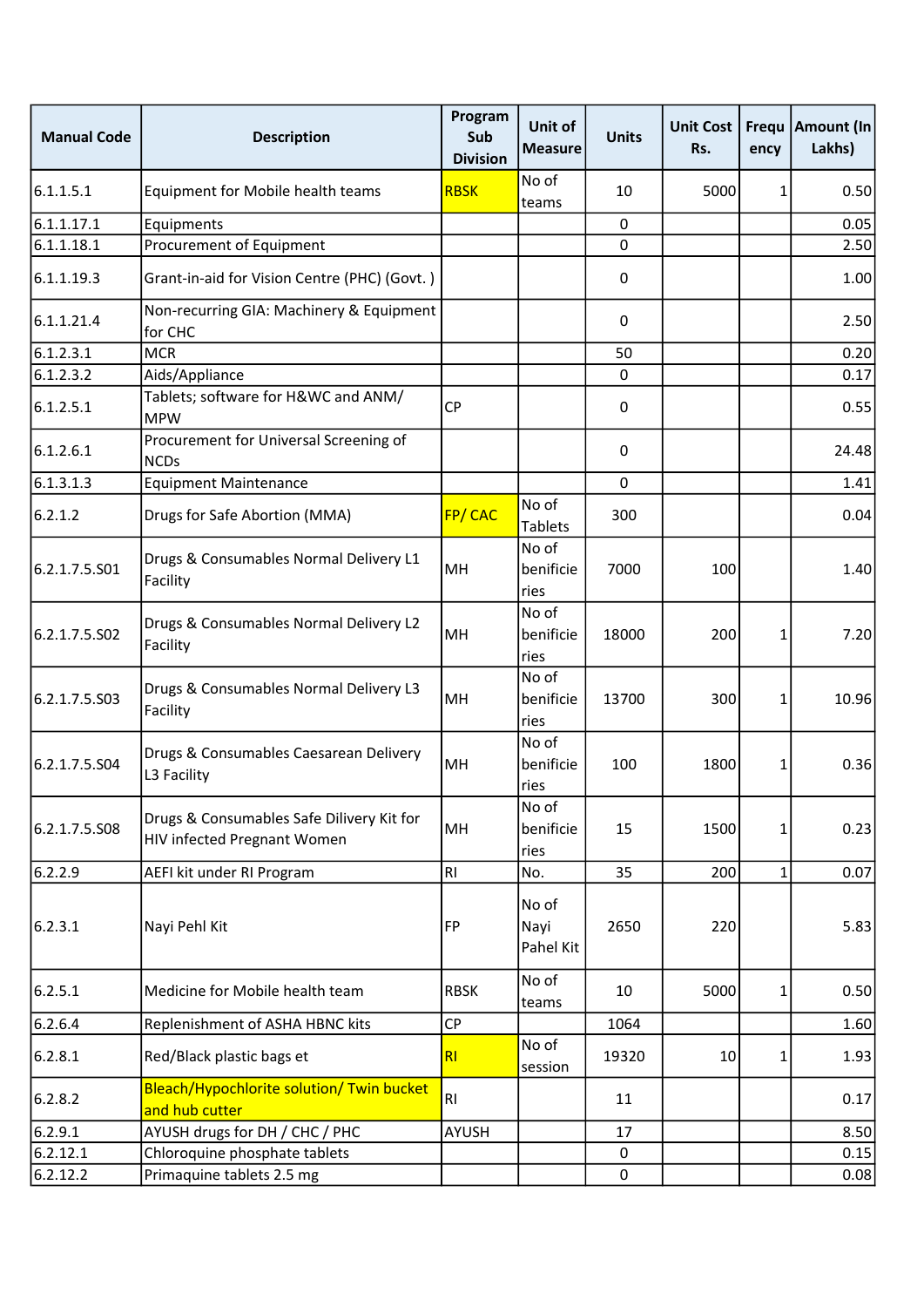| <b>Manual Code</b>    | <b>Description</b>                                                                     | Program<br>Sub<br><b>Division</b> | Unit of<br><b>Measure</b>  | <b>Units</b>   | <b>Unit Cost</b><br>Rs. | ency | Frequ   Amount (In<br>Lakhs) |
|-----------------------|----------------------------------------------------------------------------------------|-----------------------------------|----------------------------|----------------|-------------------------|------|------------------------------|
| 6.2.12.3              | Primaquine tablets 7.5 mg                                                              |                                   |                            | 0              |                         |      | 0.15                         |
| 6.2.13.1              | Supportive drugs, lab. Reagents                                                        |                                   |                            | 0              |                         |      | 0.68                         |
| 6.2.14.1              | <b>Laboratory Materials</b>                                                            |                                   |                            | $\mathbf 0$    |                         |      | 8.46                         |
| 6.2.14.2              | Procurement of Drugs                                                                   |                                   |                            | 0              |                         |      | 4.37                         |
|                       | Assistance for                                                                         |                                   |                            |                |                         |      |                              |
| 6.2.15.1              | consumables/drugs/medicines to the<br>Govt./District Hospital for Cat sx etc           | <b>NCD</b>                        |                            | 0              |                         |      | 5.73                         |
| 6.2.18.1              | Procurement of medicine & consumables<br>for TCC under NTCP                            |                                   |                            | 0              |                         |      | 2.00                         |
| 6.2.19.1              | Drugs & supplies for District NCD Clinic                                               |                                   |                            | 0              |                         |      | 12.00                        |
| 6.2.19.3              | Drugs & supplies for CHC NCD Clinic                                                    |                                   |                            | 0              |                         |      | 12.00                        |
| 6.2.19.4              | Drugs & supplies for PHC level                                                         |                                   |                            | 0              |                         |      | 4.25                         |
| 6.2.19.5              | Drugs & supplies for Sub-Centre level                                                  |                                   |                            | 0              |                         |      | 16.63                        |
| 6.2.19.6              | Drugs & supplies for Universal Screening of<br><b>NCDs</b>                             |                                   |                            | 0              |                         |      | 18.62                        |
| 6.2.22.1              | Cost of Lab recurring expences for H & WC                                              | CP                                |                            | 0              |                         |      | 35.10                        |
| 6.4.3.501             | Free Diagnostics for Pregnant women under<br>JSSK - USG on PPP for PMSMA               | MH                                | No of<br><b>USG</b>        | 1100           | 300                     | 1    | 3.30                         |
| 6.4.3.SO <sub>2</sub> | Free Diagnostics for Pregnant women under<br>JSSK- AVD for for HIV & Syphilis at VHNDs | MH                                | No of<br><b>AVD</b>        | 133            | 25                      | 1    | 3.46                         |
| 6.4.3.503             | Free Diagnostics for Pregnant women under<br><b>JSSK-MH</b>                            | <b>MH</b>                         | No of<br>benificie<br>ries | 42000          | 200                     | 1    | 13.44                        |
| 6.4.4                 | Free Diagnostics for Sick infants under JSSK                                           | СH                                | No of<br>units             | $\mathbf{1}$   |                         |      | 1.20                         |
| 7.5.2                 | Any Other                                                                              |                                   |                            | 0              |                         |      | 2.92                         |
| 8.1.1.1               | <b>ANMs</b>                                                                            | MH                                |                            | 126            |                         |      | 241.00                       |
| 8.1.1.2.504           | <b>Staff Nurses-DH Strengthening</b>                                                   | HS                                |                            | 0              |                         |      | 70.06                        |
| 8.1.1.2.S05           | <b>Staff Nurses-MH</b>                                                                 | MH                                |                            | 70             |                         |      | 215.18                       |
| 8.1.1.2.511           | Staff Nurse - HWC                                                                      | CP                                |                            | 0              |                         |      | 23.26                        |
| 8.1.1.5.502           | Laboratory Technicians -HR                                                             |                                   |                            | 3              |                         |      | 7.66                         |
| 8.1.1.5.504           | Laboratory Technicians - RNTCP                                                         |                                   |                            | $\mathsf 0$    |                         |      | 27.11                        |
| 8.1.1.6.505           | OT Technician                                                                          | <b>MH</b>                         |                            | 3              |                         |      | 7.56                         |
| 8.1.1.8.502           | Pharmacist-DH Strengthening                                                            | <b>HS</b>                         |                            | 0              |                         |      | 8.42                         |
| 8.1.1.9               | Radiographer/X-ray technician                                                          |                                   |                            | $\overline{2}$ |                         |      | 5.07                         |
| 8.1.1.10.502          | Physiotherapist/ Occupational Therapist-CD-<br><b>NLEP</b>                             | CD                                |                            | 0              |                         |      | 4.83                         |
| 8.1.1.12              | Others (Para Medical Worker)-NLEP                                                      | CD                                |                            | 0              |                         |      | 3.08                         |
| 8.1.2.1.503           | Obstetricians and Gynaecologists -DH<br>Strengthening                                  | HS                                |                            | 0              |                         |      | 21.00                        |
| 8.1.2.1.504           | Obstetricians and Gynaecologists -MH                                                   | MH                                |                            | 2              |                         |      | 14.40                        |
| 8.1.2.3.504           | Anaesthetists - DH Strengthening                                                       | HS                                |                            | 0              |                         |      | 21.00                        |
| 8.1.2.3.505           | Anaesthetists - MH                                                                     | MH                                |                            | $\overline{2}$ |                         |      | 14.40                        |
| 8.1.2.4.502           | Surgeons-DH Strengthening                                                              | <b>HS</b>                         |                            | $\mathbf 0$    |                         |      | 42.00                        |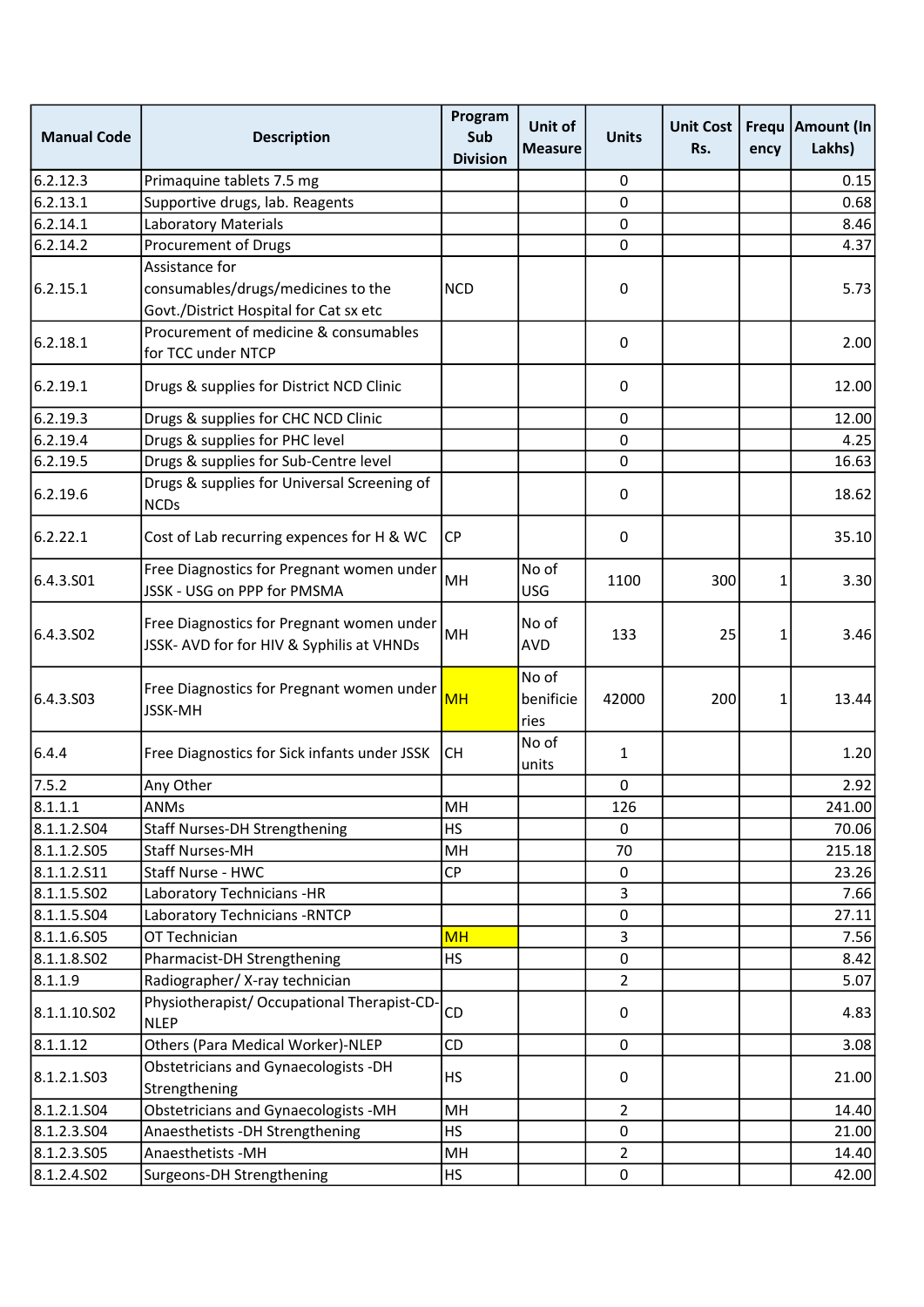| <b>Manual Code</b> | <b>Description</b>                                                                       | Program<br>Sub<br><b>Division</b> | Unit of<br><b>Measure</b> | <b>Units</b>   | <b>Unit Cost</b><br>Rs. | Frequ<br>ency | Amount (In<br>Lakhs) |
|--------------------|------------------------------------------------------------------------------------------|-----------------------------------|---------------------------|----------------|-------------------------|---------------|----------------------|
| 8.1.3.1.501        | Physician/Consultant Medicine-DH<br>Strengthening                                        | <b>HS</b>                         |                           | 0              |                         |               | 42.00                |
| 8.1.3.10.S01       | FRU Operationalization for Gynae &<br>anesthetist specialist on call from govt<br>sector | <b>MH</b>                         | No of C-<br>section       | 6              | 3000                    | 1             | 0.18                 |
| 8.1.3.10.S02       | FRU Operationalization Gynecologists<br>specialist on call from pvt sector               | MH                                | No of C-<br>section       | 3              | 4500                    | 1             | 0.14                 |
| 8.1.3.10.503       | FRU Operationalization anesthetist<br>specialist on call for from pvt sector             | MН                                | No of C-<br>section       | 3              | 3000                    | 1             | 0.09                 |
| 8.1.4.1.501        | Dental Surgeons- DH & CHC                                                                |                                   |                           | 2              |                         |               | 13.49                |
| 8.1.5.502          | Medical Officers -DH Strengthening                                                       | <b>HS</b>                         |                           | $\mathbf 0$    |                         |               | 14.40                |
| 8.1.5.503          | <b>Medical Officers -MH</b>                                                              | MH                                |                           | 4              |                         |               | 24.18                |
| 8.1.6.1            | <b>AYUSH MOs</b>                                                                         | <b>AYUSH</b>                      |                           | 17             |                         |               | 81.16                |
| 8.1.6.2            | Pharmacist - AYUSH                                                                       | <b>AYUSH</b>                      |                           | 6              |                         |               | 8.76                 |
| 8.1.7.1.1          | <b>MOs-AYUSH</b>                                                                         | <b>RBSK</b>                       |                           | 17             |                         |               | 76.76                |
| 8.1.7.1.2.502      | MOs-Dental MO/ BDS                                                                       | <b>RBSK</b>                       |                           | 3              |                         |               | 20.39                |
| 8.1.7.1.3          | <b>Staff Nurse</b>                                                                       | <b>RBSK</b>                       |                           | 3              |                         |               | 9.61                 |
| 8.1.7.1.4          | ANM                                                                                      | <b>RBSK</b>                       |                           | 7              |                         |               | 14.79                |
| 8.1.7.1.5.S01      | Para Medical Worker                                                                      | <b>RBSK</b>                       |                           | 8              |                         |               | 18.45                |
| 8.1.7.1.5.S02      | Pharmacists                                                                              | <b>RBSK</b>                       |                           | 2              |                         |               | 4.57                 |
| 8.1.8.1            | <b>Medical Officers</b>                                                                  | <b>CH</b>                         |                           | 1              |                         |               | 5.40                 |
| 8.1.8.2            | <b>Staff Nurse</b>                                                                       | <b>CH</b>                         |                           | 4              |                         |               | 11.59                |
| 8.1.8.3            | Cook cum caretaker                                                                       | <b>CH</b>                         |                           | 2              |                         |               | 2.60                 |
| 8.1.8.5            | Feeding demonstrator for NRC                                                             | <b>CH</b>                         |                           | 1              |                         |               | 3.04                 |
| 8.1.9.1            | Paediatrician                                                                            | <b>CH</b>                         |                           | 3              |                         |               | 67.50                |
| 8.1.9.3.501        | Staff Nurse - SNCU/KMC                                                                   | <b>CH</b>                         |                           | 12             |                         |               | 38.34                |
| 8.1.9.3.502        | Staff Nurse -NBSU                                                                        | <b>CH</b>                         |                           | 18             |                         |               | 36.37                |
| 8.1.9.6.S02        | Others- SNCU Staff (Ward Aaya/ Cleaner/<br>Security Guard)                               | <b>CH</b>                         |                           | 9              |                         |               | 12.43                |
| 8.1.9.6.503        | Others- SNCU Staff DEO                                                                   | <b>CH</b>                         |                           | 1              |                         |               | 2.14                 |
| 8.1.10.3.S01       | Staff Nurses - DH Strengthening                                                          | <b>HS</b>                         |                           | $\mathbf 0$    |                         |               | 43.20                |
| 8.1.10.3.502       | Staff Nurses Incharge - DH Strengthening                                                 | <b>HS</b>                         |                           | 0              |                         |               | 2.88                 |
| 8.1.12.1           | Mid-level Service Provider                                                               | CP                                |                           | $\mathbf{0}$   |                         |               | 191.22               |
| 8.1.12.2           | Performance incentive for Mid-level service<br>providers                                 | <b>CP</b>                         |                           | 0              |                         |               | 145.80               |
| 8.1.13.1.502       | Counsellor -RKSK                                                                         | <b>RKSK</b>                       |                           | 6              |                         |               | 11.09                |
| 8.1.13.1.S03       | Counsellor -RMNCHA-FW                                                                    | FP                                | No of<br>Councel<br>lor   | $\overline{2}$ |                         |               | 4.10                 |
| 8.1.13.4.S01       | Microbiologists-CD-NVBDCP-AES/JE                                                         | CD                                |                           | $\mathbf 0$    |                         |               | 4.95                 |
| 8.1.13.5           | Audiometrician/ Audiologist-NCD-NPPCD                                                    | <b>NCD</b>                        |                           | 0              |                         |               | 3.78                 |
| 8.1.13.10          | TBHV-CD-RNTCP                                                                            | <b>CD</b>                         |                           | $\mathbf 0$    |                         |               | 1.26                 |
| 8.1.13.18          | Audiometrics Asstt.NCD-NPPCD                                                             | <b>NCD</b>                        |                           | 0              |                         |               | 2.13                 |
| 8.1.13.19          | Instructor for Hearing Imapired Children-<br>NCD-NPPCD                                   | <b>NCD</b>                        |                           | $\mathsf 0$    |                         |               | 1.53                 |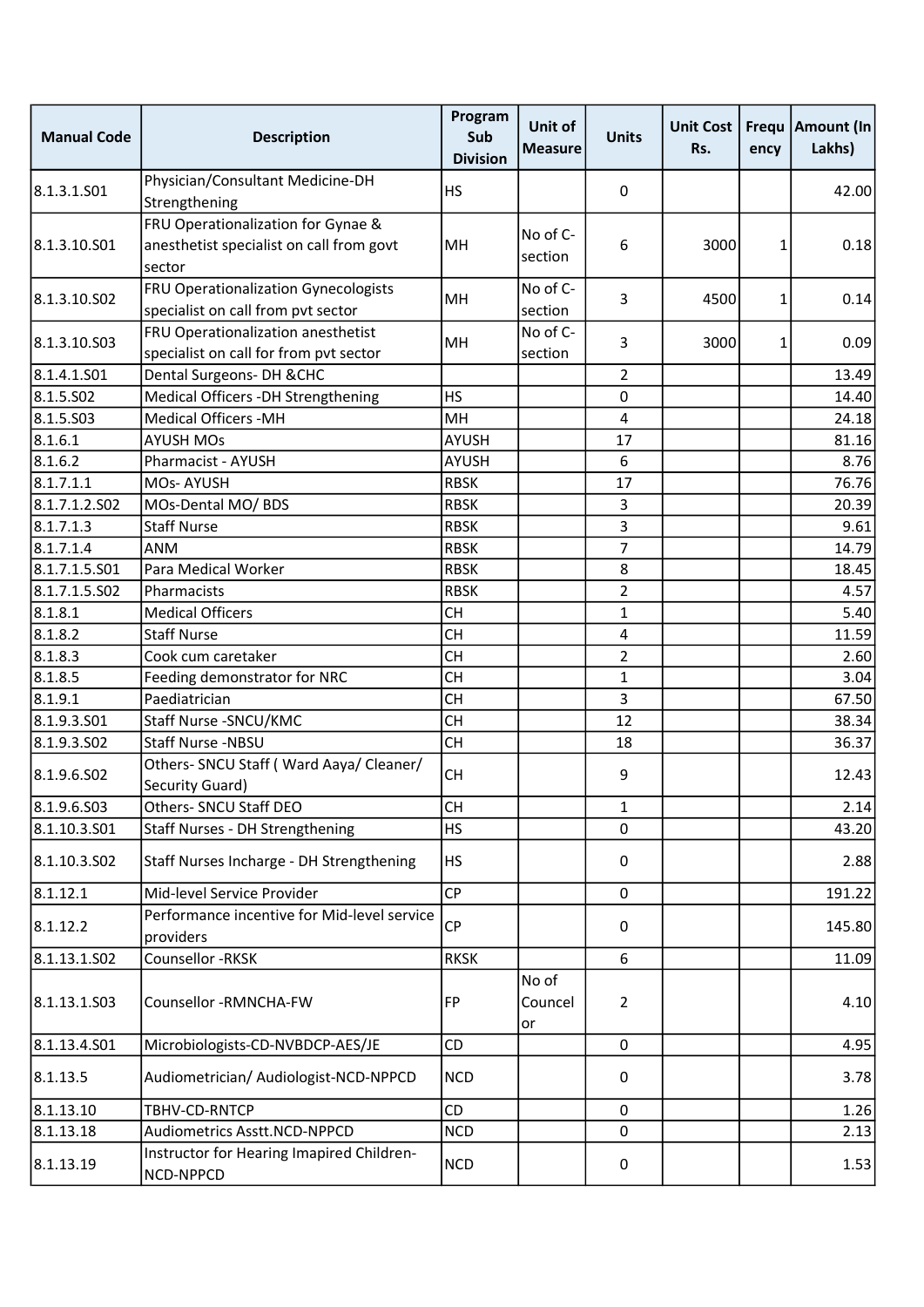| <b>Manual Code</b> | <b>Description</b>                                                                            | Program<br>Sub<br><b>Division</b> | Unit of<br><b>Measure</b> | <b>Units</b>   | <b>Unit Cost</b><br>Rs. | ency | Frequ   Amount (In<br>Lakhs) |
|--------------------|-----------------------------------------------------------------------------------------------|-----------------------------------|---------------------------|----------------|-------------------------|------|------------------------------|
| 8.1.13.22.S07      | Rogi Sahayata Kendra Manager                                                                  | QA                                |                           | 1              |                         |      | 2.68                         |
| 8.1.13.22.513      | Rogi Sahayata Kendra Operator                                                                 | QA                                |                           | $\mathbf{1}$   |                         |      | 1.52                         |
| 8.1.16.2.S01       | <b>Cold Chain Handlers</b>                                                                    | R <sub>l</sub>                    |                           | 0              |                         |      | 2.01                         |
| 8.1.16.2.S02       | Technician / Trfeigerator Machinic                                                            |                                   |                           | 0              |                         |      | 3.35                         |
| 8.1.16.6.502       | Data Entry Operator CD-RCP                                                                    | CD                                |                           | $\mathbf 0$    |                         |      | 0.25                         |
| 8.1.16.7.S05       | Cleaner-NRC                                                                                   | <b>CH</b>                         |                           | 1              |                         |      | 1.44                         |
| 8.4.7              | Incentive to provider for PPIUCD services<br>@Rs 150 per PPIUCD insertion                     | <b>FP</b>                         | No of<br>Clints           | 2226           | 150                     |      | 3.34                         |
| 8.4.8              | Incentive to provider for PAIUCD Services<br>@Rs 150 per PAIUCD insertion                     | <b>FP</b>                         | No of<br>Clints           | 43             | 150                     |      | 0.06                         |
| 8.4.9              | Team based incentives for Health &<br>Wellness Centers (H&WC Sub Center)                      | <b>CP</b>                         |                           | 0              |                         |      | 106.92                       |
| 8.4.10             | Team based incentives for Health &<br>Wellness Centers (H&WC PHC)                             | <b>CP</b>                         |                           | 0              |                         |      | 14.96                        |
| 8.4.12.S01         | HRP identification and follow up for ANM                                                      | MH                                | No of<br><b>HRP</b>       | 1000           | 200                     | 1    | 2.00                         |
| 8.4.12.S03         | Performance based Incentives to RMNCHA<br><b>Counselors in Family Planning</b>                | <b>FP</b>                         | No of<br>Clints           | 335            | 50                      |      | 0.17                         |
| 8.4.12.504         | RI Cold chain handlers incentive                                                              | RI                                | <b>No</b>                 | 10             | 2400                    | 12   | 2.88                         |
| 9.1.6.1            | Development/ translation and duplication<br>of training materials                             | <b>CH</b>                         | No of<br>Module           | 390            | 100                     | 1    | 0.39                         |
| 9.2.2.S05          | <b>Nurse Mentor</b>                                                                           | <b>MH</b>                         |                           | 1              |                         |      | 5.87                         |
| 9.2.3.S03          | Incentive for Program Coordination to (HoD<br>OBG/Principal)                                  | MH                                |                           | 0              |                         |      |                              |
| 9.5.1.6            | Training of Staff Nurses/ANMs / LHVs in SBA MH                                                |                                   |                           | 7              |                         |      | 9.57                         |
| 9.5.2.2.S01        | <b>State and District Lanch of SAANS</b>                                                      | <b>CH</b>                         | No.                       | $\mathbf{1}$   |                         |      | 0.50                         |
| 9.5.2.2.SO2        | State and District Planning and Review<br>Meeting of SAANS                                    | <b>CH</b>                         | No.                       | 1              |                         |      | 0.20                         |
| 9.5.2.19           | Orientation on National Deworming Day                                                         | <b>RKSK</b>                       |                           | 1              |                         |      | 0.60                         |
| 9.5.2.24.SO2       | <b>District Training of SAANS</b>                                                             | CH                                |                           | $\overline{7}$ |                         |      | 2.32                         |
| 9.5.2.25.S01       | One day Orientation Training for IDCF                                                         | <b>CH</b>                         | No of<br>district         | 1              | 150000                  | 1    | 1.50                         |
| 9.5.3.1.S01        | Qtr.Review/orientation meeting at Block<br>Level for ANM of 57 MPV Districts                  | <b>FP</b>                         | No of<br>Meeting<br>s     | 5              | 3000                    |      | 0.60                         |
| 9.5.3.1.S03        | District Level One Day Orientation of newly<br>recruited ANM/SN ON Family Planning<br>Schemes | FP                                | No of<br>Meeting<br>S     | 1              | 3000                    |      | 0.03                         |
| 9.5.3.2.502        | District Level Dissemination Workshop                                                         | <b>FP</b>                         | No of<br>worksho<br>ps    | $\mathbf{1}$   | 10000                   |      | 0.10                         |
| 9.5.3.22           | Training of Medical officers (Injectible<br>Contraceptive Trainings)                          | <b>FP</b>                         | No of<br><b>Batches</b>   | 1              | 22800                   |      | 0.23                         |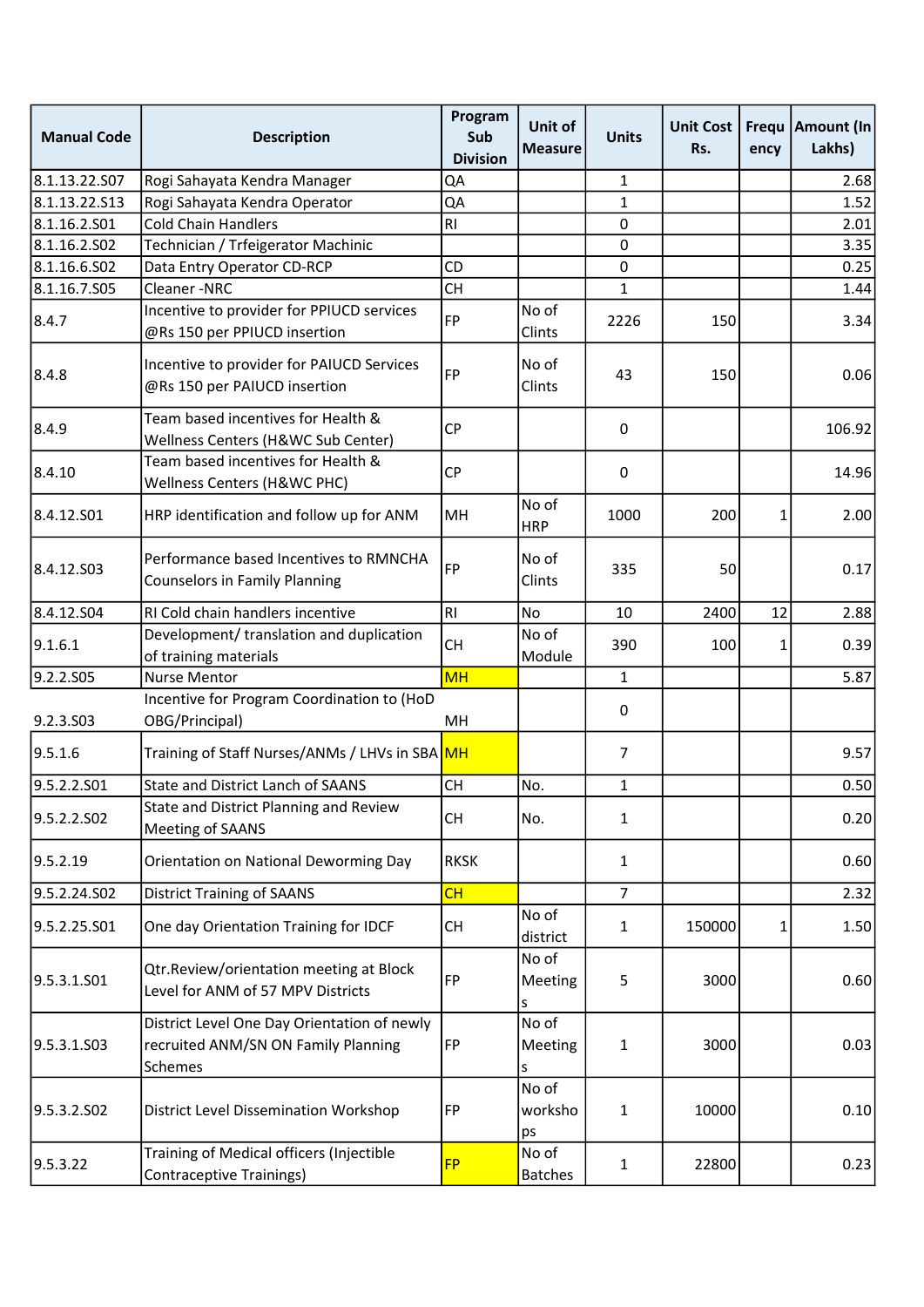| <b>Manual Code</b> | <b>Description</b>                                                                                                                    | Program<br>Sub<br><b>Division</b> | Unit of<br><b>Measure</b> | <b>Units</b> | <b>Unit Cost</b><br>Rs. | Frequ<br>ency | Amount (In<br>Lakhs) |
|--------------------|---------------------------------------------------------------------------------------------------------------------------------------|-----------------------------------|---------------------------|--------------|-------------------------|---------------|----------------------|
| 9.5.3.23           | Training of AYUSH doctors (Injectible<br><b>Contraceptive Trainings)</b>                                                              | <b>FP</b>                         | No of<br><b>Batches</b>   | 1            | 22800                   |               | 0.23                 |
| 9.5.3.24           | Training of Nurses (Staff Nurse/LHV/ANM)<br>(Injectible Contraceptive Trainings)                                                      | <b>FP</b>                         | No of<br><b>Batches</b>   | 6            | 35800                   |               | 2.15                 |
| 9.5.4.4            | AFHS training of ANM/LHV/MPW                                                                                                          | <b>RKSK</b>                       | No of<br>Batch            | 1            | 91905                   | 1             | 0.92                 |
| 9.5.4.7            | Training of Peer Educator (Block Level)                                                                                               | <b>RKSK</b>                       | No of<br><b>Batch</b>     | 69           | 85000                   | 1             | 58.65                |
| 9.5.4.10           | WIFS trainings (Block)                                                                                                                | <b>RKSK</b>                       | No of<br>Batch            | 6            | 3000                    | 1             | 0.18                 |
| 9.5.4.13.2         | Training of two nodal teachers per school                                                                                             | <b>RKSK</b>                       | No of<br>school           | 445          | 7000                    | 1             | 31.15                |
| 9.5.4.13.3         | Any other (please specify) Anemia Free<br>Adolcent event at Inter Collages                                                            | <b>RKSK</b>                       | No of<br>event            | 12           | 5000                    | $\mathbf{1}$  | 0.60                 |
| 9.5.5.1            | RBSK Training -Training of Mobile health<br>team - technical and managerial (5 days)                                                  | <b>RBSK</b>                       | No of<br>batch            | 1            | 15450                   | 1             | 0.15                 |
| 9.5.7.4            | Any Other Training NPPCD                                                                                                              | <b>NCD</b>                        |                           | $\mathsf 0$  |                         |               | 7.12                 |
| 9.5.10.1.S01       | Training under Immunisation-Data Handler                                                                                              | R <sub>l</sub>                    |                           | 0            |                         |               | 0.03                 |
| 9.5.10.1.S04       | Training under Immunisation-CCH                                                                                                       | RI                                |                           | $\pmb{0}$    |                         |               | 0.35                 |
| 9.5.12.1           | Training / Capacity Building (Malaria)                                                                                                | CD                                |                           | $\pmb{0}$    |                         |               | 2.66                 |
| 9.5.12.6           | Training/sensitization of district level<br>officers on ELF and drug distributors<br>including peripheral health workers (AES/<br>JE) | CD                                |                           | 0            |                         |               | 1.20                 |
| 9.5.14.1           | <b>Trainings under RNTCP</b>                                                                                                          | CD                                |                           | $\pmb{0}$    |                         |               | 1.46                 |
| 9.5.17.1           | Training of doctors and staff at DH Level<br>under NPHCE                                                                              | <b>NCD</b>                        |                           | $\Omega$     |                         |               | 0.80                 |
| 9.5.18.1.1         | Orientation of Stakeholder organizations                                                                                              | <b>NCD</b>                        |                           | 0            |                         |               | 0.40                 |
| 9.5.18.1.2         | Training of Health Professionals                                                                                                      | <b>NCD</b>                        |                           | $\mathbf 0$  |                         |               | 0.40                 |
| 9.5.18.1.3         | Orientation of Law Enforcers                                                                                                          | <b>NCD</b>                        |                           | $\mathsf 0$  |                         |               | 0.60                 |
| 9.5.18.1.4         | Other Trainings/Orientations - sessions<br>incorporated in other's training                                                           | <b>NCD</b>                        |                           | 0            |                         |               | 1.30                 |
| 9.5.19.2           | District NCD Cell                                                                                                                     | <b>NCD</b>                        |                           | 0            |                         |               | 3.00                 |
| 9.5.19.3           | Training for Universal Screening for NCDs                                                                                             | <b>NCD</b>                        |                           | 0            |                         |               | 14.02                |
| 9.5.25.3           | Kayakalp Trainings                                                                                                                    | QA                                | <b>Batch</b>              | 1            | 33000                   | 1             | 0.33                 |
| 9.5.26.2           | Training cum review meeting for HMIS &<br>MCTS at District level                                                                      | <b>MIS</b>                        |                           | 0            |                         |               | 0.30                 |
| 9.5.26.3           | Training cum review meeting for HMIS &<br>MCTS at Block level                                                                         | <b>MIS</b>                        |                           | 0            |                         |               | 0.88                 |
| 9.5.27.4.S01       | Cost of Yoga Sessions                                                                                                                 | CP                                |                           | $\pmb{0}$    |                         |               | 6.90                 |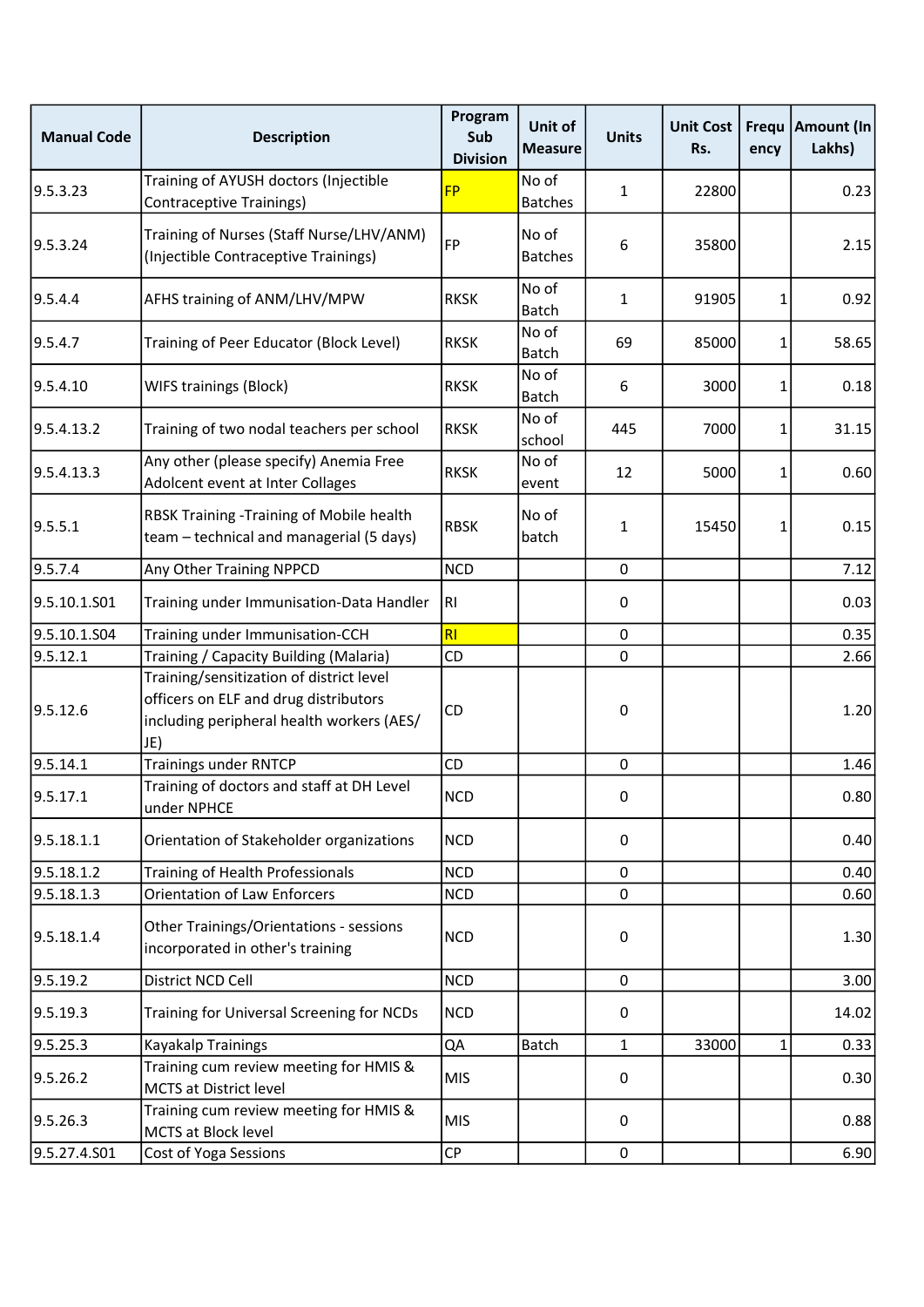| <b>Manual Code</b> | <b>Description</b>                                                                                          | Program<br>Sub<br><b>Division</b> | Unit of<br><b>Measure</b> | <b>Units</b>     | <b>Unit Cost</b><br>Rs. | ency | Frequ   Amount (In<br>Lakhs) |
|--------------------|-------------------------------------------------------------------------------------------------------------|-----------------------------------|---------------------------|------------------|-------------------------|------|------------------------------|
|                    | 9.5.29.13.S04.0 Scaling up Nurse Mentoring Program                                                          | MН                                |                           | 1                |                         |      | 0.39                         |
|                    | Allowances                                                                                                  |                                   |                           |                  |                         |      |                              |
|                    | 9.5.29.13.S04.0 Scaling up Nurse Mentoring Program<br>Honorarium                                            | MH                                |                           | 4                |                         |      | 2.40                         |
|                    | 9.5.29.13.S04.0 Scaling up Nurse Mentoring Program Yearly                                                   |                                   |                           |                  |                         |      |                              |
|                    | TA DA                                                                                                       | MH                                |                           | 4                |                         |      | 0.12                         |
|                    | 9.5.29.13.S04.0 Scaling up Nurse Mentoring Program                                                          | MH                                |                           | 4                |                         |      |                              |
| 14                 | Register                                                                                                    |                                   |                           |                  |                         |      | 0.01                         |
| 10.1.1             | Maternal Death Review (both in institutions<br>and community)                                               | MH                                | No of<br><b>CBMDR</b>     | 33               | 600                     | 1    | 0.20                         |
| 10.1.2             | Child Death Review                                                                                          | <b>CH</b>                         | No of<br>district         | $\mathbf{1}$     |                         |      | 12.62                        |
| 10.2.4             | Microfilaria Survey - Lymphatic Filariasis                                                                  | CD                                |                           | 0                |                         |      | 0.50                         |
| 10.2.5             | Monitoring & Evaluation (Post MDA<br>assessment by medical colleges (Govt. &<br>private)/ICMR institutions) | CD                                |                           | $\pmb{0}$        |                         |      | 0.35                         |
| 10.3.1.2           | Sentinel surveillance Hospital recurrent                                                                    | CD                                |                           | 0                |                         |      | 1.00                         |
| 11.3               | Targeting Naturally Occurring Gathering of<br>People/ Health Mela                                           |                                   |                           | $\overline{2}$   |                         |      | 13.00                        |
| 11.5.1             | Media Mix of Mid Media/ Mass Media                                                                          | <b>IEC</b>                        |                           | $\mathbf{1}$     |                         |      | 0.35                         |
| 11.5.4.S02         | Celebration of New Born Care Week                                                                           | <b>CH</b>                         | No of<br>district         | 1                | 50000                   | 1    | 0.50                         |
| 11.5.4.503         | <b>Celebration of Breastfeeding Week</b>                                                                    | <b>CH</b>                         | No of<br>district         | $\mathbf{1}$     | 40000                   | 1    | 0.40                         |
| 11.5.4.505         | District Level IEC/BCC Activity Under SAANS                                                                 | lсн                               | No.                       | 1                | 200000                  |      | 2.00                         |
| 11.6.3             | IEC & promotional activities for World<br>Population Day celebration                                        | IEC/FP                            | No of<br>events           | 6                |                         |      | 1.25                         |
| 11.6.4             | IEC & promotional activities for Vasectomy<br>Fortnight celebration                                         | <b>IEC/FP</b>                     | No of<br>events           | 6                |                         |      | 0.65                         |
| 11.8.2             | Any other IEC/BCC activities (Wall Painting,<br>Banner & Poster)                                            | <b>IEC</b>                        |                           | $\boldsymbol{0}$ |                         |      | 1.44                         |
| 11.9.1.S01         | Creating awareness on declining sex ratio<br>issue (PNDT)- Block Level                                      | <b>IEC/PNDT</b>                   | No of<br>Events           | 5                | 10000                   |      | 0.50                         |
| 11.9.1.SO2         | Creating awareness on declining sex ratio<br>issue (PNDT)- District Level                                   | <b>IEC/PNDT</b>                   | No of<br>Events           | 1                | 25000                   |      | 0.25                         |
| 11.10.1.501        | Donor Refreshment amount                                                                                    | <b>BLOOD</b><br><b>CELL</b>       | No of<br>donation         | 0                | 25                      | 1    | 0.04                         |
| 11.10.1.502        | <b>Blood donation Camp</b>                                                                                  | <b>BLOOD</b><br><b>CELL</b>       | No of<br>camp             | 0                | 2500                    | 1    | 0.08                         |
| 11.10.1.503        | Travel & Communication Expenses for BB<br><b>Counselors PRO BCTV</b>                                        | <b>BLOOD</b><br><b>CELL</b>       |                           | 0                |                         |      | 0.18                         |
| 11.11.1            | <b>IEC for NPPCD</b>                                                                                        | <b>IEC</b>                        |                           | $\pmb{0}$        |                         |      | 0.50                         |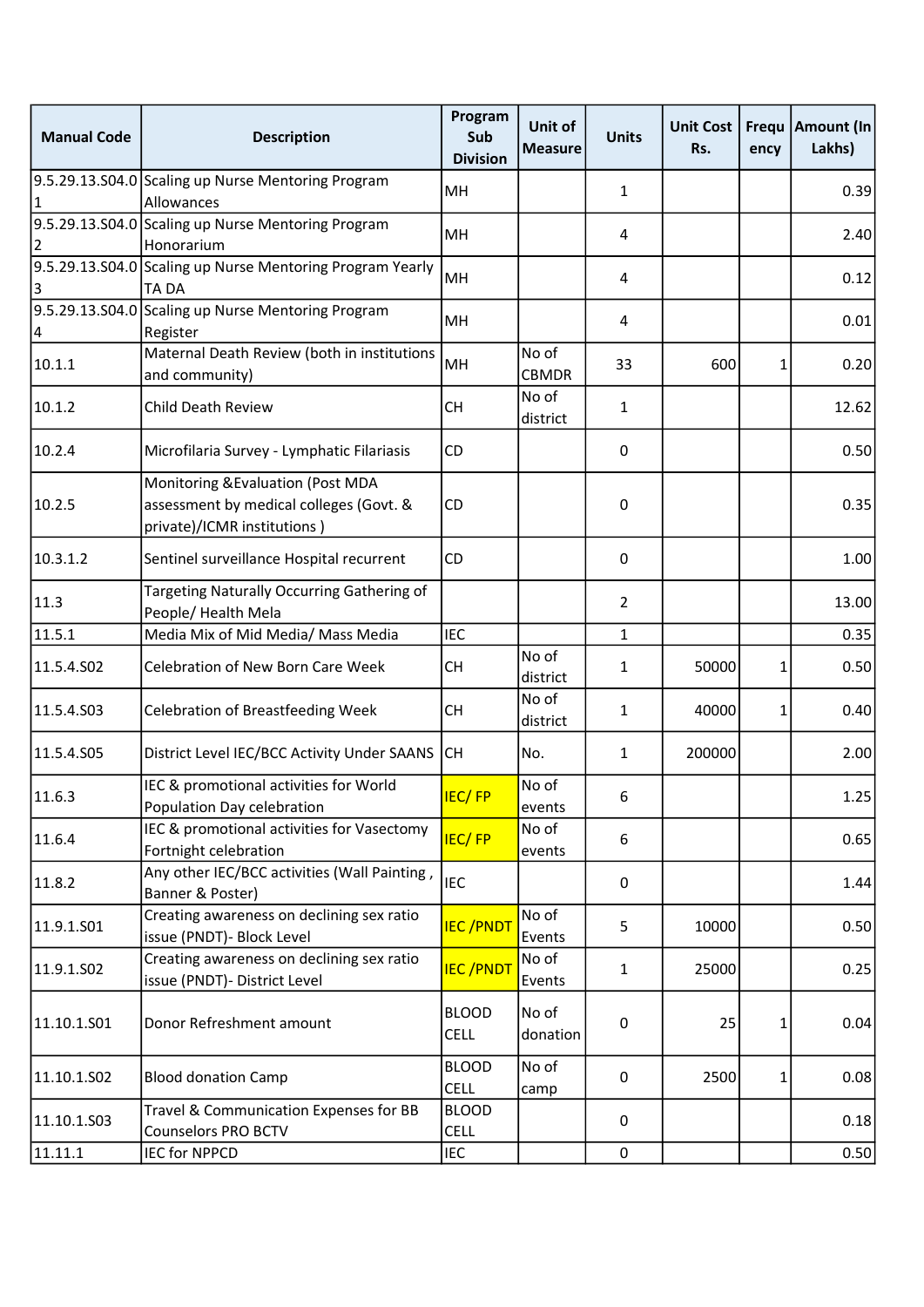| <b>Manual Code</b> | <b>Description</b>                                                                                                                                   | Program<br>Sub<br><b>Division</b> | Unit of<br><b>Measure</b> | <b>Units</b> | <b>Unit Cost</b><br>Rs. | Frequ<br>ency | <b>Amount (In</b><br>Lakhs) |
|--------------------|------------------------------------------------------------------------------------------------------------------------------------------------------|-----------------------------------|---------------------------|--------------|-------------------------|---------------|-----------------------------|
| 11.14.1            | Health Education & Publicity for NIDDCP                                                                                                              | <b>IEC</b>                        |                           | 0            |                         |               | 0.26                        |
| 11.15.1            | IEC/BCC for Malaria                                                                                                                                  | <b>IEC</b>                        |                           | $\mathbf 0$  |                         |               | 0.35                        |
| 11.15.2            | IEC/BCC for Social mobilization (Dengue and<br>Chikungunya)                                                                                          | <b>IEC</b>                        |                           | 0            |                         |               | 0.20                        |
| 11.15.4            | Specific IEC/BCC for Lymphatic Filariasis                                                                                                            | <b>IEC</b>                        |                           | 0            |                         |               | 1.92                        |
| 11.16.1            | IEC/BCC: Mass media, Outdoor media, Rural<br>media, Advocacy media for NLEP                                                                          | CD                                |                           | 0            |                         |               | 0.98                        |
| 11.17.1            | ACSM (State & district)                                                                                                                              | <b>IEC</b>                        |                           | 0            |                         |               | 3.50                        |
| 11.19.1            | Translation of IEC material and distribution                                                                                                         | <b>IEC</b>                        |                           | 0            |                         |               | 0.50                        |
| 11.20.2            | Celebration of days-ie International Day for<br>older persons                                                                                        | <b>IEC</b>                        |                           | 0            |                         |               | 1.00                        |
| 11.21.1            | IEC/SBCC for NTCP                                                                                                                                    | <b>IEC</b>                        |                           | 0            |                         |               | 1.50                        |
| 11.22.2            | IEC/BCC for District NCD Cell                                                                                                                        | <b>IEC</b>                        |                           | 0            |                         |               | 0.50                        |
| 11.24.1            | IEC activities for Health & Wellness centre<br>(H&WC)                                                                                                | <b>IEC</b>                        |                           | 0            |                         |               | 25.50                       |
| 11.24.3.4          | State-level IEC Campaigns/Other IEC<br>Campaigns                                                                                                     | <b>IEC</b>                        |                           | 11           |                         |               | 2.45                        |
| 11.24.4.1          | IEC/BCC under NRCP: Rabies Awareness and<br>DO'S and Don'ts in the event of Animal Bites                                                             |                                   |                           | 0            |                         |               | 2.17                        |
| 12.1.1             | Printing of MDR formats                                                                                                                              | MH                                |                           | 70           |                         |               | 0.02                        |
| 12.1.2             | Printing of MCP cards, safe motherhood<br>booklets etc.                                                                                              | MН                                | No of<br>cards            | 55711        | 17                      | 1             | 9.47                        |
| 12.1.3             | Printing of labor room registers and<br>casesheets/ LaQshya related printing                                                                         | MH                                | No of<br>caseshee<br>t    | 43000        | 10                      | 1             | 4.30                        |
| 12.1.5             | Any other (Printing of CAC Format)                                                                                                                   | FP/CAC                            | No of<br>formats          | 150          |                         |               | 0.23                        |
| 12.2.4             | Printing of Child Death Review formats                                                                                                               | <b>CH</b>                         |                           | 516095       |                         |               | 2.58                        |
| 12.2.5             | Printing of compliance cards and reporting<br>formats for National Iron Plus Initiative-for<br>6-59 months age group and for 5-10 years<br>age group | CH                                | No of<br>format           | 101040       | 1                       | 1             | 1.01                        |
| 12.2.6             | Printing of IEC materials and reporting<br>formats etc. for National Deworming Day                                                                   | <b>RKSK</b>                       |                           | 1            |                         |               | 1.66                        |
| 12.2.7             | Printing of IEC Materials and monitoring<br>formats for IDCF                                                                                         | <b>CH</b>                         | No of<br>District         | 1            | 118000                  | 1             | 1.18                        |
| 12.2.10            | Printing (SNCU data management)                                                                                                                      | <b>CH</b>                         | No of<br>SNCU             | $\mathbf{1}$ | 100000                  | 1             | 1.00                        |
| 12.2.11            | Printing of HBNC referral cards and other<br>formats                                                                                                 | <b>CH</b>                         | No. of<br>format          | 455184       | 0.5                     | 1             | 2.28                        |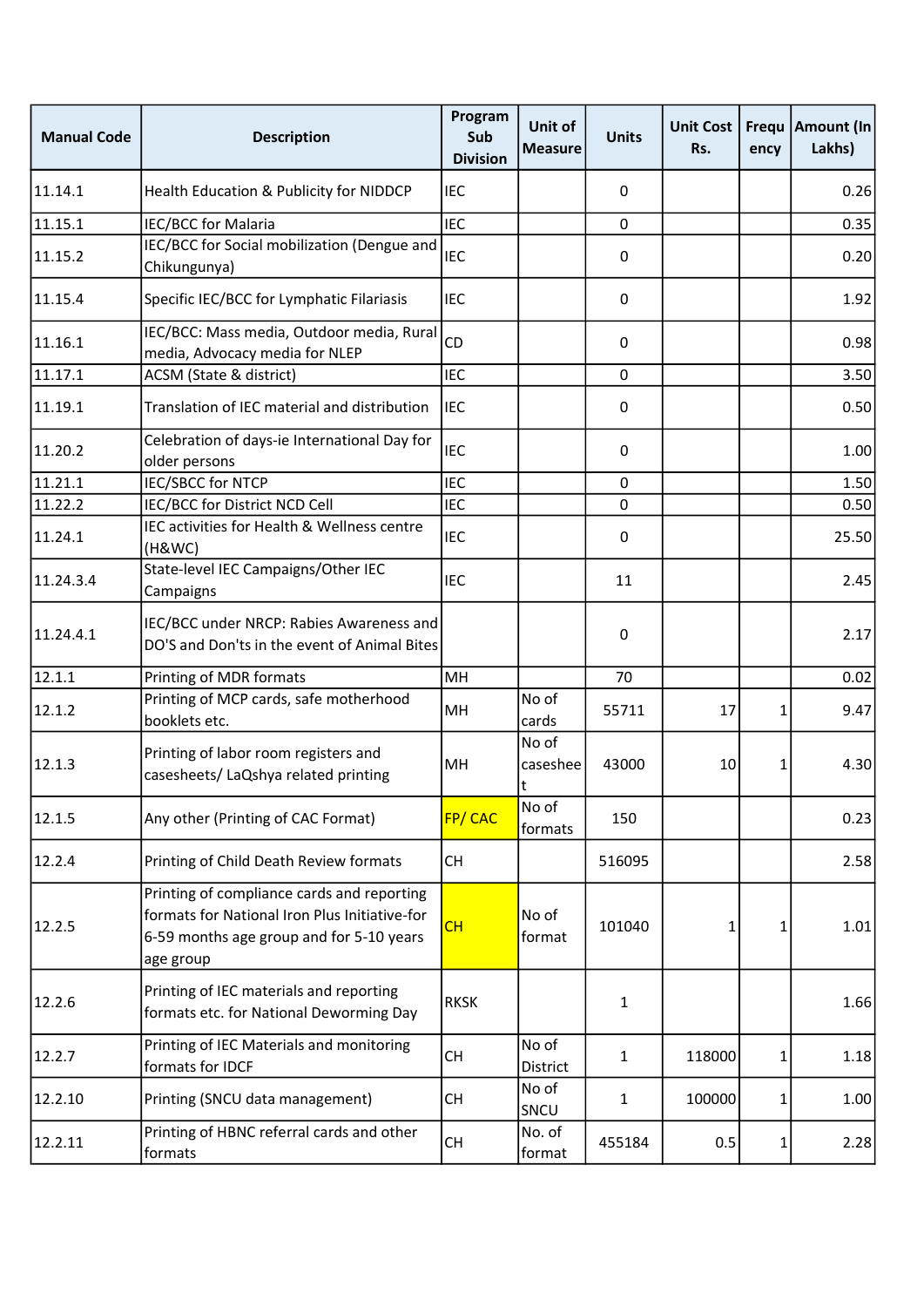| <b>Manual Code</b> | <b>Description</b>                                                                       | Program<br>Sub<br><b>Division</b> | Unit of<br><b>Measure</b>        | <b>Units</b> | <b>Unit Cost</b><br>Rs. | ency | Frequ   Amount (In<br>Lakhs) |
|--------------------|------------------------------------------------------------------------------------------|-----------------------------------|----------------------------------|--------------|-------------------------|------|------------------------------|
| 12.3.3             | Printing of FP Manuals, Guidelines, etc.                                                 | <b>FP</b>                         | No of<br>formats                 | $\mathbf 0$  |                         |      | 1.54                         |
| 12.5.4             | Printing of RBSK card and registers                                                      | <b>RBSK</b>                       | No of<br>children                | 643353       |                         |      | 15.40                        |
| 12.5.6             | Any other (Printing of Banner and Sticker<br>under RBSK)                                 | <b>RBSK</b>                       |                                  | 76           |                         |      | 0.08                         |
| 12.7.1             | Printing of ASHA diary                                                                   | <b>CP</b>                         |                                  | 1313         |                         |      | 2.30                         |
| 12.7.2             | Printing of ASHA Modules and formats                                                     | <b>CP</b>                         |                                  | 0            |                         |      | 0.38                         |
| 12.7.3             | Printing of CBAC format                                                                  | <b>CP</b>                         |                                  | 0            |                         |      | 14.71                        |
| 12.8.1             | Printing of cards for screening of children<br>for hemoglobinopathies                    | <b>BLOOD</b><br><b>CELL</b>       |                                  | 0            |                         |      | 0.25                         |
| 12.9.1             | Printing of HMIS Formats                                                                 | <b>MIS</b>                        |                                  | 0            |                         |      | 0.23                         |
| 12.9.3             | Printing of MCTS follow-up formats/<br>services due list/ work plan                      | <b>MIS</b>                        |                                  | 1114         |                         |      | 0.40                         |
| 12.10.1            | Printing and dissemination of Immunization<br>cards, tally sheets, monitoring forms etc. | R <sub>l</sub>                    | No of<br><b>Benificia</b><br>ry  | 38561        | 10                      | 1    | 3.86                         |
| 12.13.2            | Printing                                                                                 | CD                                |                                  | $\pmb{0}$    |                         |      | 1.28                         |
| 12.14.1            | Printing of Challan Books under NTCP                                                     |                                   |                                  | 0            |                         |      | 0.21                         |
| 12.17.5.S02        | Printing of form P,L, S under IDSP progrm                                                |                                   |                                  | 0            |                         |      | 0.35                         |
| 13.2.1             | Assessments                                                                              | QA                                |                                  | $\mathbf{1}$ |                         |      | 0.10                         |
| 13.2.5             | Swachh Swasth Sarvatra                                                                   | QA                                | Selected<br><b>CHC</b>           | $\mathbf{1}$ | 500000                  |      | 5.00                         |
| 14.2.3.502         | Implementation of FP-LMIS District-<br><b>Transportation Cost</b>                        | <b>FP</b>                         | Lumpsu<br>mp                     | $\mathbf{1}$ |                         |      | 0.82                         |
| 14.2.4.1           | Alternative vaccine delivery in hard to reach<br>areas                                   | R <sub>l</sub>                    | No of<br><b>AVD</b>              | 636          | 200                     | 1    | 1.27                         |
| 14.2.5             | Alternative Vaccine Delivery in other areas                                              | R <sub>1</sub>                    | No of<br>AVD                     | 18048        | 90                      |      | 16.24                        |
| 14.2.6             | POL for vaccine delivery from State to<br>district and from district to PHC/CHCs         | R <sub>l</sub>                    | No of<br><b>Districts</b>        | $\mathbf{1}$ | 200000                  | 1    | 2.00                         |
| 14.2.7             | Cold chain maintenance                                                                   | RI                                | No of<br>cold<br>chain<br>points | 0            |                         |      | 0.30                         |
| 14.2.12            | Drug transportation charges                                                              | CD                                |                                  | $\mathbf 0$  |                         |      | 0.36                         |
| 15.3.2             | Inter-sectoral convergence                                                               | <b>CD</b>                         |                                  | 0            |                         |      | 0.05                         |
| 15.5.3             | Private Provider Incentive                                                               | CD                                |                                  | 0            |                         |      | 0.57                         |
| 15.6.1             | Reimbursement for cataract operation for<br>NGO and Private Practitioners                | <b>NCD</b>                        |                                  | $\mathbf 0$  |                         |      | 1.46                         |
| 16.1.1.1.1         | State - Health Action Plan                                                               | PM                                | No of<br>Booklet                 | 20           | 300                     | 1    | 0.06                         |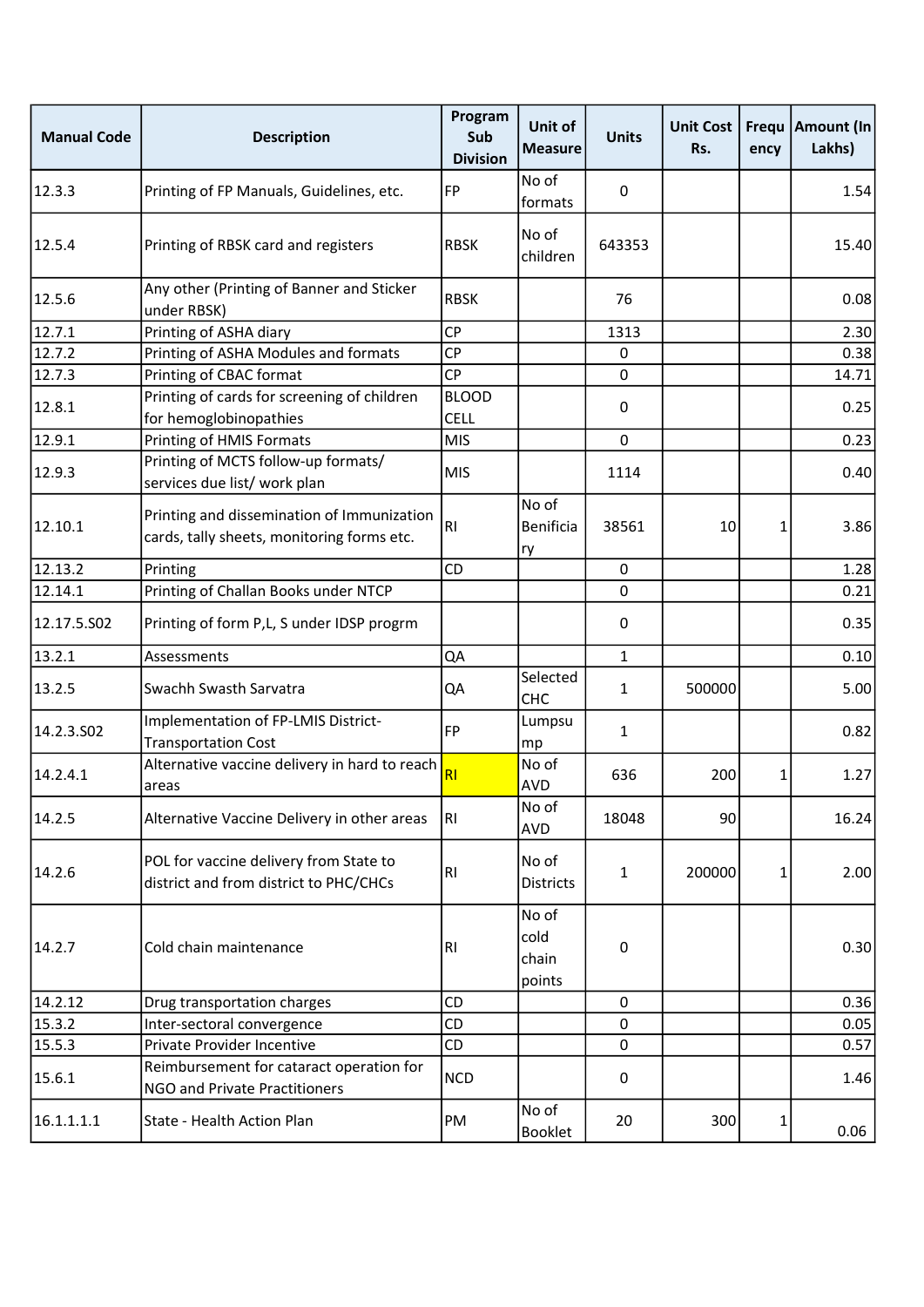| <b>Manual Code</b> | <b>Description</b>                                                                                                       | Program<br>Sub<br><b>Division</b> | Unit of<br><b>Measure</b> | <b>Units</b> | <b>Unit Cost</b><br>Rs. | ency | Frequ   Amount (In<br>Lakhs) |
|--------------------|--------------------------------------------------------------------------------------------------------------------------|-----------------------------------|---------------------------|--------------|-------------------------|------|------------------------------|
| 16.1.1.4           | Prepare detailed operational plan for RBSK<br>across districts (including cost of plan)                                  | <b>RBSK</b>                       | No of<br><b>Blocks</b>    | 5            | 500                     | 1    | 0.03                         |
| 16.1.1.6           | To develop micro plan at sub-centre level                                                                                | RI                                | No                        | 125          | 100                     | 1    | 0.13                         |
| 16.1.1.7           | For consolidation of micro plans at block<br>level                                                                       | RI                                | No                        | 8            | 1000                    | 1    | 0.08                         |
| 16.1.2.1.6         | Review meetings/ workshops under RKSK                                                                                    | <b>RKSK</b>                       |                           | 4            |                         |      | 0.20                         |
| 16.1.2.1.7         | RBSK Convergence/Monitoring meetings                                                                                     | <b>RBSK</b>                       | No of<br>Meeting<br>s     | 3            | 500                     | 3    | 0.08                         |
| 16.1.2.1.14        | Quarterly review meetings exclusive for RI<br>at district level with Block MOs, CDPO, and<br>other stake holders         | R <sub>l</sub>                    | No of<br>participa<br>nts | 78           | 100                     | 1    | 0.08                         |
| 16.1.2.1.15        | Quarterly review meetings exclusive for RI<br>at block level                                                             | RI                                | No of<br>participa<br>nts | 1860         | 75                      | 1    | 1.40                         |
| 16.1.2.1.16        | <b>IDSP Meetings</b>                                                                                                     |                                   |                           | 0            |                         |      | 0.04                         |
| 16.1.2.1.17        | State Task Force, State Technical Advisory<br>Committee meeting, District coordination<br>meeting (Lymphatic Filariasis) |                                   |                           | 0            |                         |      | 0.30                         |
| 16.1.2.1.22        | Monthly meeting with the hospital staff                                                                                  |                                   |                           | 0            |                         |      | 0.48                         |
|                    | 16.1.2.1.28.S01 District Level MDR Review Meeting                                                                        | MН                                | No of<br>meetings         | 6            | 3000                    | 1    | 0.18                         |
| 16.1.2.2.3         | State/ District Quality Assurance Unit<br>(Monitoring & Supervision)                                                     | QA                                | Vehicle                   | 1            |                         |      | 3.60                         |
| 16.1.2.2.5         | Monitoring, Evaluation & Supervision<br>(Malaria)                                                                        |                                   |                           | 0            |                         |      | 2.13                         |
| 16.1.2.2.6         | Monitoring/supervision and Rapid response<br>(Dengue and Chikungunya)                                                    |                                   |                           | 0            |                         |      | 1.98                         |
| 16.1.2.2.7         | Monitoring and supervision (JE/AE)                                                                                       |                                   |                           | 0            |                         |      | 3.36                         |
| 16.1.2.2.8         | Monitoring & Supervision (Lymphatic<br>Filariasis)                                                                       |                                   |                           | $\mathbf 0$  |                         |      | 0.30                         |
| 16.1.2.2.12        | District NCD Cell                                                                                                        |                                   |                           | 0            |                         |      | 1.13                         |
| 16.1.2.2.13        | <b>Supervision and Monitoring</b>                                                                                        |                                   |                           | 0            |                         |      | 1.46                         |
| 16.1.2.2.14        | Monitoring Committee on Section 5                                                                                        |                                   |                           | 0            |                         |      | 0.03                         |
| 16.1.2.2.16        | Monitoring and Surveillance (review<br>meetings, Travel) under NRCP                                                      |                                   |                           | 0            |                         |      | 0.50                         |
| 16.1.3.1.1         | Mobility Support for SPMU/State                                                                                          |                                   |                           | 0            |                         |      | 0.54                         |
| 16.1.3.1.2         | Mobility and communication support for<br>RKSK district coordinator/ consultant                                          | <b>RKSK</b>                       |                           | 1            |                         |      | 0.93                         |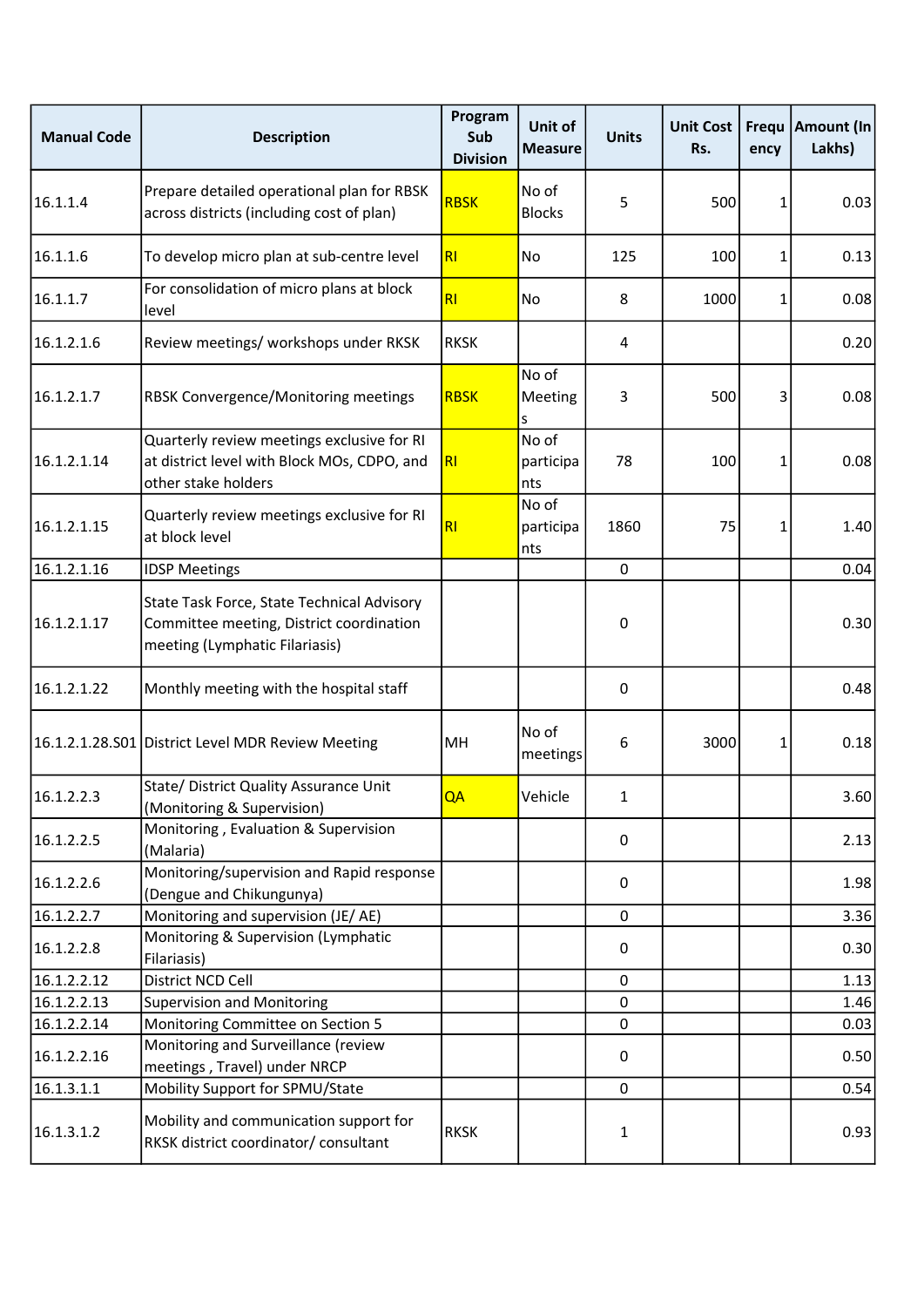| <b>Manual Code</b> | <b>Description</b>                                                                                                                                 | Program<br>Sub<br><b>Division</b> | Unit of<br><b>Measure</b> | <b>Units</b> | <b>Unit Cost</b><br>Rs. | Frequ<br>ency | <b>Amount (In</b><br>Lakhs) |
|--------------------|----------------------------------------------------------------------------------------------------------------------------------------------------|-----------------------------------|---------------------------|--------------|-------------------------|---------------|-----------------------------|
| 16.1.3.1.9         | Mobility support for Rapid Response Team                                                                                                           |                                   |                           | 0            |                         |               | 0.20                        |
| 16.1.3.1.13        | <b>Vehicle Operation (POL)</b>                                                                                                                     |                                   |                           | 0            |                         |               | 1.26                        |
| 16.1.3.1.14        | Vehicle hiring                                                                                                                                     |                                   |                           | 0            |                         |               | 2.76                        |
| 16.1.3.1.15        | Tobacco Cessation Centre (TCC): Mobility<br>support                                                                                                |                                   |                           | 0            |                         |               | 0.60                        |
| 16.1.3.3.1         | PM activities for World Population Day'<br>celebration (Only mobility cost): funds<br>earmarked for district level activities                      | <b>FP</b>                         | No of<br>events           | 1            | 20000                   |               | 0.20                        |
| 16.1.3.3.2         | PM activities for Vasectomy Fortnight<br>celebration (Only mobility cost): funds<br>earmarked for district level activities                        | <b>FP</b>                         | No of<br>events           | 1            | 5000                    |               | 0.05                        |
| 16.1.3.3.3         | Mobility Support for DPMU/District                                                                                                                 |                                   |                           | $\mathbf{0}$ |                         |               | 7.92                        |
| 16.1.3.3.5         | Mobility Costs for ASHA Resource<br>Centre/ASHA Mentoring Group (Kindly<br>Specify)                                                                |                                   |                           | 1            |                         |               | 0.10                        |
| 16.1.3.3.7         | Mobility Support for supervision for district<br>level officers.                                                                                   | RI                                | No                        | 0            |                         |               | 1.92                        |
| 16.1.3.3.8         | MOBILITY: Travel Cost, POL, etc. during<br>outbreak investigations and field visits for<br>monitoring programme activities at DSU on<br>need basis |                                   |                           | 0            |                         |               | 3.00                        |
| 16.1.3.3.10        | Travel expenses - Contractual Staff at<br>District level                                                                                           |                                   |                           | 0            |                         |               | 0.60                        |
| 16.1.3.3.11        | Mobility Support: District Cell                                                                                                                    |                                   |                           | 0            |                         |               | 1.33                        |
| 16.1.3.3.13        | Miscellaneous/Travel                                                                                                                               |                                   |                           | $\pmb{0}$    |                         |               | 0.50                        |
| 16.1.3.3.14        | <b>Enforcement Squads</b>                                                                                                                          |                                   |                           | $\pmb{0}$    |                         |               | 0.10                        |
| 16.1.3.3.15        | District Tobacco Control Cell (DTCC):<br><b>Mobility Support</b>                                                                                   |                                   |                           | $\pmb{0}$    |                         |               | 1.56                        |
| 16.1.3.3.16        | District NCD Cell (TA, DA, POL)                                                                                                                    |                                   |                           | 0            |                         |               | 0.66                        |
|                    | 16.1.3.3.17.S01 Mission Parivar Vikas Campaign                                                                                                     | FP                                | No of<br>campaig<br>n     | 28           | 1000                    |               | 0.28                        |
| 16.1.3.4.1         | PM activities for World Population Day'<br>celebration (Only mobility cost): funds<br>earmarked for block level activities                         | <b>FP</b>                         | No of<br>events           | 5            | 1000                    |               | 0.05                        |
| 16.1.3.4.2         | PM activities for Vasectomy Fortnight<br>celebration (Only mobility cost): funds<br>earmarked for block level activities                           | <b>FP</b>                         | No of<br>events           | 5            | 1000                    |               | 0.05                        |
| 16.1.3.4.3.S01     | Mobility for Supportive Supervision At Block<br>Level-M&E                                                                                          | ME                                |                           | 0            |                         |               | 19.80                       |
| 16.1.3.4.3.502     | Mobility Support & Commnication cost for<br><b>BCPM</b>                                                                                            | <b>CP</b>                         |                           | $\pmb{0}$    |                         |               | 3.06                        |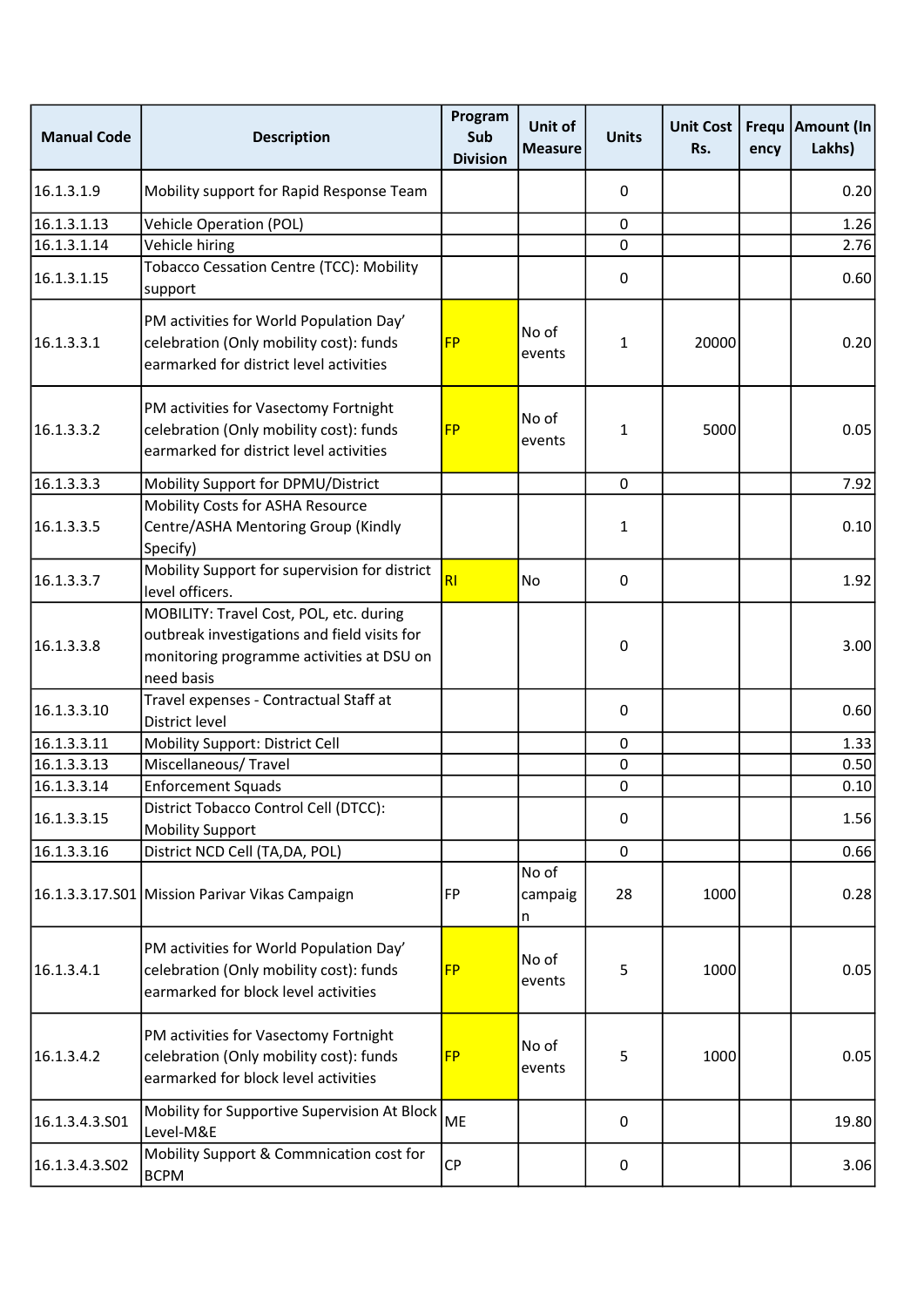| <b>Manual Code</b> | <b>Description</b>                                                                                                 | Program<br>Sub<br><b>Division</b> | Unit of<br><b>Measure</b>       | <b>Units</b> | <b>Unit Cost</b><br>Rs. | Frequ<br>ency | <b>Amount (In</b><br>Lakhs) |
|--------------------|--------------------------------------------------------------------------------------------------------------------|-----------------------------------|---------------------------------|--------------|-------------------------|---------------|-----------------------------|
| 16.1.3.4.5.S01     | <b>Communication Cost for HWC Staff</b>                                                                            | <b>CP</b>                         |                                 | 0            |                         |               | 4.86                        |
| 16.1.3.5.1.S01     | TA/DA of HWC Staff                                                                                                 | <b>CP</b>                         |                                 | $\mathbf 0$  |                         |               | 4.86                        |
| 16.1.3.5.1.S02     | Travel expenses for regular staff under<br><b>NLEP</b>                                                             | <b>CD</b>                         |                                 | $\pmb{0}$    |                         |               | 0.40                        |
| 16.1.4.1.1         | JSY Administrative Expenses                                                                                        | <b>MH</b>                         |                                 | $\mathbf 0$  |                         |               | 21.99                       |
| 16.1.4.1.5         | Office expenses on telephone, fax,<br>Broadband Expenses & Other Miscellaneous<br>Expenditures                     |                                   |                                 | 0            |                         |               | 0.60                        |
| 16.1.4.1.10        | <b>Office Operation (Miscellaneous)</b>                                                                            |                                   |                                 | $\mathbf{0}$ |                         |               | 1.46                        |
| 16.1.4.1.11        | Tobacco Cessation Centre (TCC): Office<br>Expenses                                                                 |                                   |                                 | 0            |                         |               | 0.50                        |
| 16.1.4.2.1         | District Quality Assurance Unit (Operational<br>cost)                                                              | QA                                |                                 | 0            |                         |               | 3.96                        |
| 16.1.4.2.3         | contingency support                                                                                                |                                   |                                 | $\mathbf 0$  |                         |               | 0.70                        |
| 16.1.4.2.4         | Office operation & Maintenance - District<br>Cell                                                                  |                                   |                                 | $\pmb{0}$    |                         |               | 0.42                        |
| 16.1.4.2.5         | District Cell - Consumables                                                                                        |                                   |                                 | $\mathbf 0$  |                         |               | 0.42                        |
| 16.1.4.2.6         | Operational expenses of the district centre :<br>rent, telephone expenses, website etc.                            |                                   |                                 | 0            |                         |               | 0.10                        |
| 16.1.4.2.8         | District Tobacco Control Cell (DTCC):<br>Misc./Office Expenses                                                     |                                   |                                 | 0            |                         |               | 4.00                        |
| 16.1.4.2.9         | District NCD Cell (Contingency)                                                                                    |                                   |                                 | 0            |                         |               | 1.00                        |
| 16.1.4.3.1         | SNCU Data management (excluding HR)                                                                                | <b>CH</b>                         | No of<br>SNCU                   | 1            | 60000                   | 1             | 0.60                        |
| 16.1.5.2.1         | Minor repairs and AMC of IT/office<br>equipment supplied under IDSP                                                |                                   |                                 | $\pmb{0}$    |                         |               | 0.10                        |
| 16.1.5.3.1         | PM activities under Micronutrient<br>Supplementation Programme                                                     |                                   |                                 | 0            |                         |               | 0.68                        |
| 16.1.5.3.3         | <b>Concurrent Audit system</b>                                                                                     |                                   |                                 | $\pmb{0}$    |                         |               | 0.84                        |
| 16.1.5.3.11        | <b>District level Coordination Committee</b>                                                                       |                                   |                                 | $\mathbf 0$  |                         |               | 0.02                        |
|                    | DPMU Operational Cost (inclusive of Rs.<br>16.1.5.3.16.S05 10000/ district / month for RBSK DEIC<br>Manager TA DA) |                                   |                                 | 1            |                         |               | 13.11                       |
|                    | 16.1.5.3.16.S06 BPMU Oprational Cost                                                                               |                                   |                                 | 5            |                         |               | 9.92                        |
|                    | 16.1.5.3.16.S09 Oprational Cost for RBSK                                                                           | <b>RBSK</b>                       | No of<br><b>DEIC</b><br>Manager | 0            | 10000                   | 1             | 0.10                        |
|                    | 16.1.5.3.16.S10 Operational cost of RBSK-MHT                                                                       | <b>RBSK</b>                       | No of<br>teams                  | 0            | 1500                    | 1             | 0.15                        |
| 16.1.5.3.16.S15    | Office & Administrative Expence for State &<br><b>District Rabies Program</b>                                      |                                   |                                 | 0            |                         |               | 0.08                        |
| 16.1.5.3.16.518    | Office operational cost & other office<br>expences unedr NPCB                                                      | <b>NCD</b>                        |                                 | $\pmb{0}$    |                         |               | 0.93                        |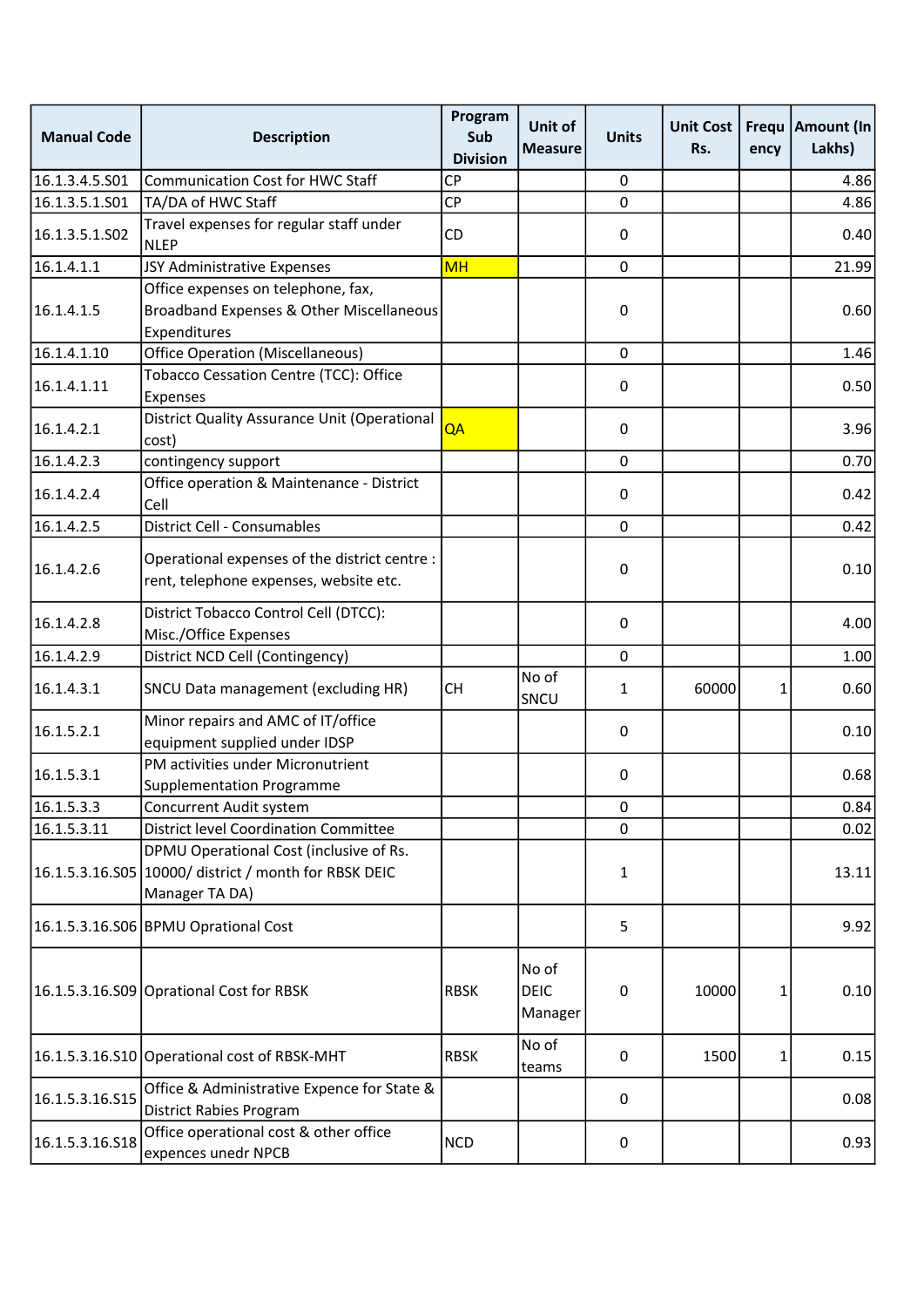| <b>Manual Code</b>     | <b>Description</b>                                                                                   | Program<br>Sub<br><b>Division</b> | Unit of<br><b>Measure</b> | <b>Units</b> | <b>Unit Cost</b><br>Rs. | ency | Frequ   Amount (In<br>Lakhs) |
|------------------------|------------------------------------------------------------------------------------------------------|-----------------------------------|---------------------------|--------------|-------------------------|------|------------------------------|
| 16.1.5.3.16.S22<br>.04 | Pol & Opex of DG set of Vaccine Storage at<br>District level & other Cold Chain Point under RI<br>RI |                                   |                           | 0            |                         |      | 0.70                         |
| 16.2.1.S02             | Data Entry Operator                                                                                  | FP / PNDT No.                     |                           | 1            |                         |      | 2.27                         |
| 16.3.2.S01             | Mobility Support for HMIS & MCTS Block<br>Level                                                      | <b>MIS</b>                        |                           | 0            |                         |      | 0.18                         |
| 16.3.3.501             | Operational cost for HMIS & MCTS-AMC                                                                 | <b>MIS</b>                        |                           | 0            |                         |      | 0.48                         |
| 16.3.3.502             | Operational cost for HMIS & MCTS-Internet                                                            | <b>MIS</b>                        |                           | 0            |                         |      | 0.60                         |
| 16.3.3.503             | Operational cost for HMIS & MCTS-Office<br>Expenditure                                               | <b>MIS</b>                        |                           | 0            |                         |      | 0.90                         |
| 16.3.3.504             | Operational cost for HMIS & MCTS-<br>Recurring Charges for ANMOL Tablet                              | <b>MIS</b>                        |                           | 122          |                         |      | 4.39                         |
| 16.4.2.1.1.S01         | District Programme Manager                                                                           | PM                                |                           | $\mathbf{1}$ |                         |      | 4.12                         |
| 16.4.2.1.1.S02         | <b>District Community Process Manager</b>                                                            | PM                                |                           | $\mathbf{1}$ |                         |      | 5.23                         |
| 16.4.2.1.1.S04         | <b>District Accounts Manager</b>                                                                     | PM                                |                           | 1            |                         |      | 5.36                         |
| 16.4.2.1.1.S05         | District Data Cum Account Assistant                                                                  | PM                                |                           | $\mathbf{1}$ |                         |      | 3.61                         |
| 16.4.2.1.1.S06         | DEIC manager                                                                                         | <b>RBSK</b>                       |                           | 1            |                         |      | 4.37                         |
| 16.4.2.1.1.S09         | Support Staff                                                                                        | PM                                |                           | 1            |                         |      | 1.76                         |
| 16.4.2.1.2.S01         | <b>RKSK Consultant</b>                                                                               | <b>RKSK</b>                       |                           | 1            |                         |      | 3.31                         |
| 16.4.2.1.2.S02         | District Consultant(MH)                                                                              | MH                                |                           | 1            |                         |      | 4.94                         |
| 16.4.2.1.2.S04         | <b>District Hospital Quality Manager</b>                                                             | QA                                |                           | 1            |                         |      | 4.63                         |
| 16.4.2.1.2.S05         | <b>District Consultant Quality Assurance</b>                                                         | QA                                |                           | 1            |                         |      | 6.09                         |
| 16.4.2.1.7.S01         | <b>Accountant District Hospital</b>                                                                  | <b>FD</b>                         |                           | 1            |                         |      | 2.95                         |
| 16.4.2.1.8.S01         | Programme cum Admin. Asst.                                                                           | QA                                |                           | $\mathbf{1}$ |                         |      | 2.16                         |
| 16.4.2.2.2.S01         | District Epidemiologist-CD-IDSP                                                                      | CD                                |                           | $\mathbf 0$  |                         |      | 7.99                         |
| 16.4.2.2.2.S02         | District Leprosy Consultant-CD-NLEP                                                                  | CD                                |                           | 0            |                         |      | 5.25                         |
| 16.4.2.2.2.S04         | District AES/JE Consultant                                                                           | <b>CD</b>                         |                           | 0            |                         |      | 6.39                         |
| 16.4.2.2.3.501         | Programme Assistants/District Technical<br>Assitant-CD-NVBDCP-AES/JE                                 | CD                                |                           | 0            |                         |      | 2.52                         |
| 16.4.2.2.4.S01         | Sr PMDT-TB HIV Coodinators                                                                           | CD                                |                           | 0            |                         |      | 4.47                         |
| 16.4.2.2.4.S02         | PPM Coordinator                                                                                      | CD                                |                           | 0            |                         |      | 0.86                         |
| 16.4.2.2.4.S03         | District Programme Coordinator                                                                       | CD                                |                           | 0            |                         |      | 5.33                         |
| 16.4.2.2.5.S01         | District Data Manager-CD-IDSP                                                                        | CD                                |                           | 0            |                         |      | 3.73                         |
| 16.4.2.2.6.S01         | Senior Treatment Supervisor(STS)                                                                     | CD                                |                           | 0            |                         |      | 21.97                        |
| 16.4.2.2.6.S03         | Senior TB Lab Supervisor(STLS)                                                                       | CD                                |                           | 0            |                         |      | 10.24                        |
| 16.4.2.2.7.S01         | Accountant- Full time                                                                                | CD                                |                           | 0            |                         |      | 3.65                         |
| 16.4.3.1.1.S01         | <b>Block Programme Manager</b>                                                                       | PM                                |                           | 5            |                         |      | 19.24                        |
| 16.4.3.1.1.S02         | <b>Block Account Manager</b>                                                                         |                                   |                           | 5            |                         |      | 15.90                        |
| 16.4.3.1.1.S03         | <b>Block Community Process Manager</b>                                                               |                                   |                           | 0            |                         |      | 11.91                        |
| 16.4.3.1.9.504         | Data Entry Operator-MCTS OPR 820 MIS                                                                 | <b>MIS</b>                        |                           | 5            |                         |      | 12.30                        |
| 16.4.3.1.9.S05         | Data Entry Operator-MIS Outsource                                                                    | <b>MIS</b>                        |                           |              |                         |      | 0.08                         |
| 16.4.3.1.9.S07         | Data Entry Operator-RI                                                                               | RI                                |                           | 0            |                         |      | 2.26                         |
| 16.4.3.1.9.508         | Data Entry Operator-RNTCP                                                                            | PM                                |                           | $\pmb{0}$    |                         |      | 3.29                         |